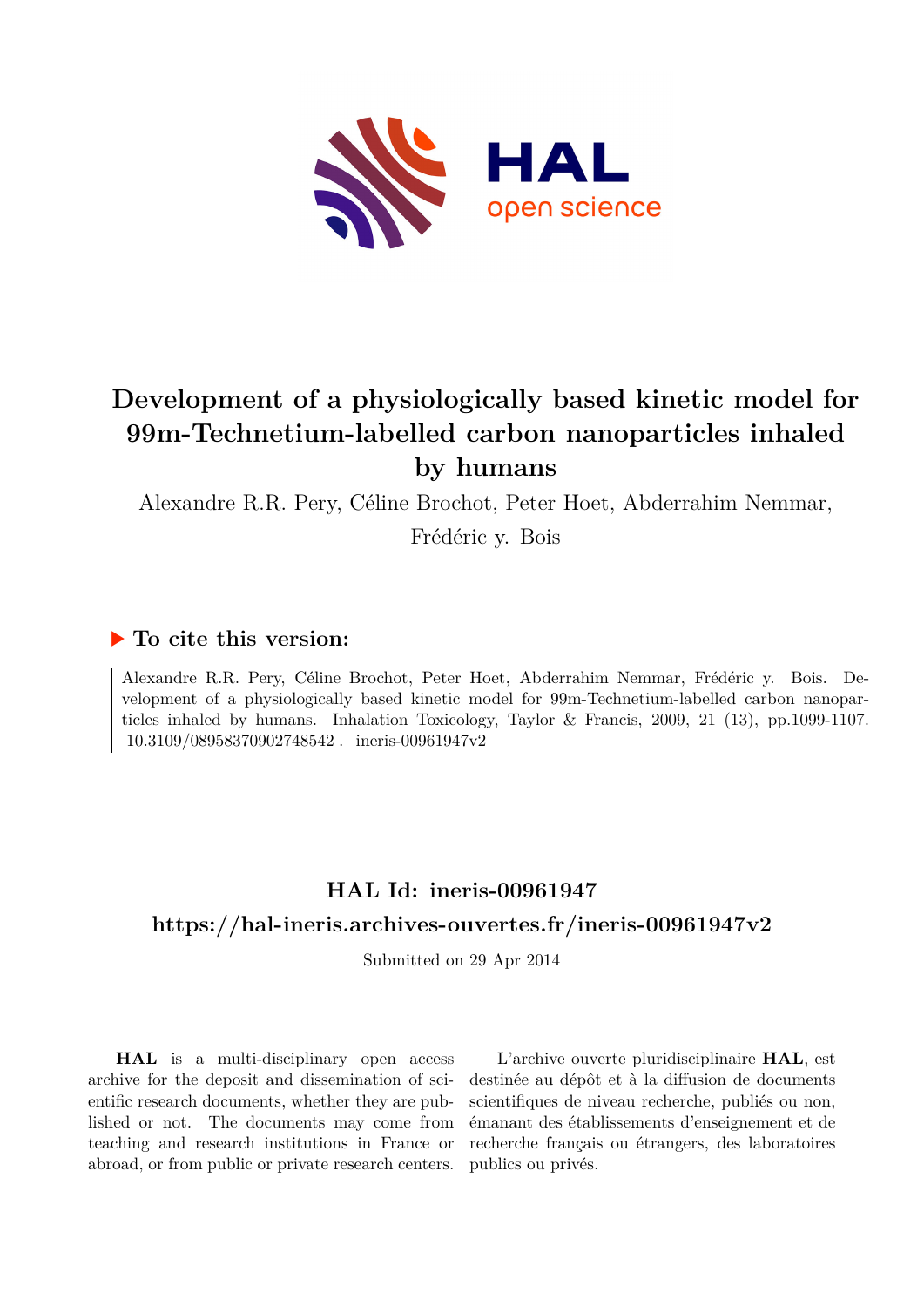**Development of a physiologically-based kinetic model for 99m-Technetium labelled carbon nanoparticles inhaled by humans** 

**Alexandre RR Péry** 

*Ineris, Verneuil-en-Halatte, France* 

**Céline Brochot** 

*Ineris, Verneuil-en-Halatte, France* 

**Peter HM Hoet** 

*K.U. Leuven, Leuven, Belgium* 

### **Abderrahim Nemmar**

*United Arab Emirates University, Al-ain, United Arab Emirates* 

### **Frédéric Y Bois**

*Ineris, Verneuil-en-Halatte, France* 

Address correspondence to Alexandre Péry, INERIS, Parc Alata, BP 2, 60550 Verneuil-en-Halatte, France. E-mail address: alexandre.pery@ineris.fr.

Running Head : Human PBPK model for carbon nanoparticles.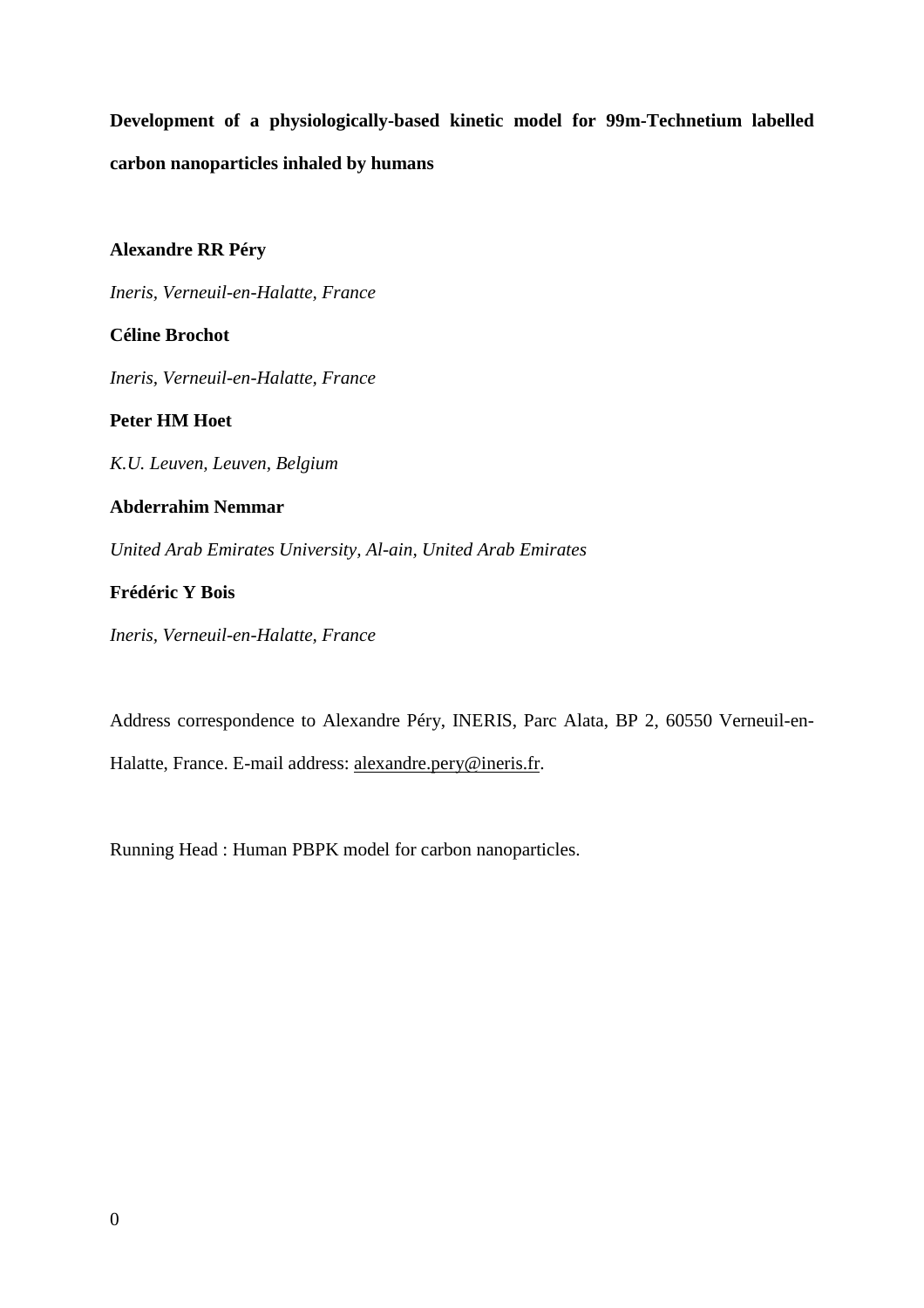#### **Abstract**

Particulate air pollution is associated with respiratory and cardiovascular morbidity and mortality. Recent studies investigated whether and to which extent inhaled ultrafine particles are able to translocate into the bloodstream in humans. However, their conclusions were conflicting. We developed a physiologically based kinetic model for <sup>99m</sup>technetium-labelled carbon nanoparticles (Technegas®). The model was designed to analyse imaging data. It includes different translocation rates and kinetics for free technetium, and small and large technetium-labeled particles. It was calibrated with data from an experiment designed to assess the fate of nanoparticles in humans after inhalation of Technegas<sup>®</sup>. The data provided time-courses of radioactivity in the liver, stomach, urine and blood. Parameter estimation was performed in a Bayesian context with Markov Chain Monte Carlo (MCMC) techniques. Our analysis points to a likely translocation of particle-bound technetium from lung to blood, at a rate about 2-fold lower than the transfer rate of free technetium. Notably, restricting the model so that only free technetium would have been able to reach blood circulation result in much poorer fits to the experimental data. The percentage of small particles able to translocate was estimated at 12.7% of total particles. The percentage of unbound technetium was estimated at 6.7% of total technetium. To our knowledge, our model is the first PBPK model able to use imaging data to describe the absorption and distribution of nanoparticles. We believe that our modeling approach using Bayesian and MCMC techniques provides a reasonable description on which to base further model refinement.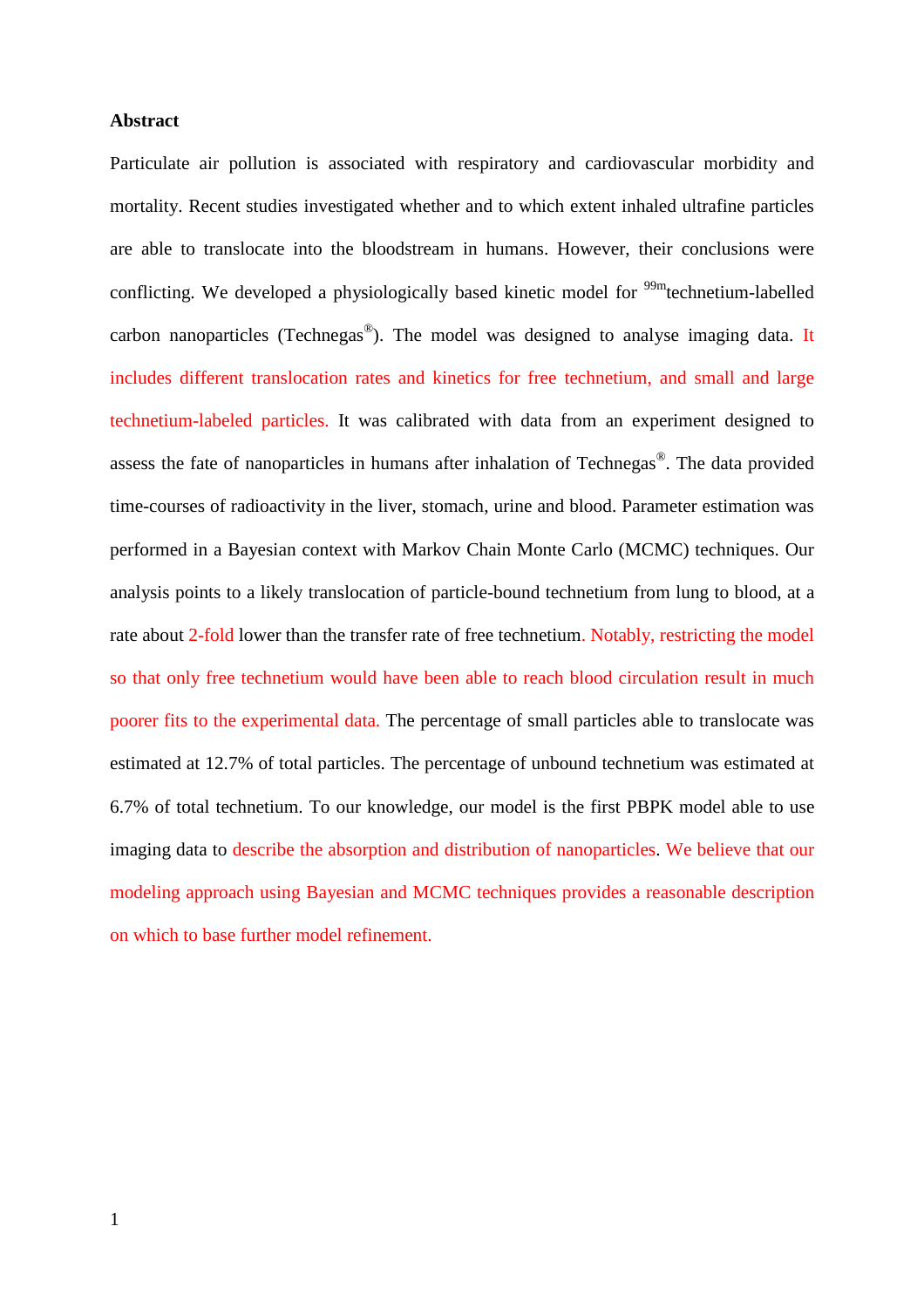### **INTRODUCTION**

Nanoparticles' safety is an integral part of their development process. We regularly witness the publication of reports on their toxicity effects *in vitro*, which beg for the question of their significance *in vivo* (Oberdörster et al., 2005 ; Sayes et al., 2007). A crucial point to answer is to what extent and at what rate nanoparticles enter the body and distribute in its various tissues. The issue is controversial because nanoparticles are larger than most molecules known to penetrate easily in the body, because there are little data on the topic, and because the few published results conflict, even for the same type of nanoparticles (Odajima et al., 2008). Nemmar et al. (2002) and Mills et al. (2006) exposed healthy non-smoking volunteers to <sup>99m</sup>technetium-labelled carbon nanoparticles (Technegas<sup>®</sup>) in similar conditions. Nemmar et al. concluded that nanoparticles translocated from the lung into the blood circulation. Mills et al., however, found no evidence to support that claim, reporting that most of their observed data were explained by the distribution of free technetium (Tc), unbound to nanoparticles. They suggested many explanations for Nemmar et al. (2002) data, such as the need to ccount for free technetium kinetics and the fact that in imaging data, several overlapping regions contribute to radioactivity in the regions of interest. For instance, the radioactivity measured in liver is partially related to technetium concentration in the lung, the skin, the blood and adipose tissues. It seems consequently crucial to re-analyse Nemmar et al. data with tools able to analyse imaging data and estimate relevant kinetics parameters.

Therefore, we developed a physiologically based pharmacokinetic (PBPK) model, adapted to imaging data analysis, which proposes a realistic, even if simplified, description of the mechanisms of absorption, distribution and elimination of technetium-labeled nanoparticles and free technetium in the body. In PBPK models, the body is subdivided into various compartments representing specific organs linked by blood flows. Compartments are characterized by a set of parameters of physiological relevance (*e.g.,* volume and blood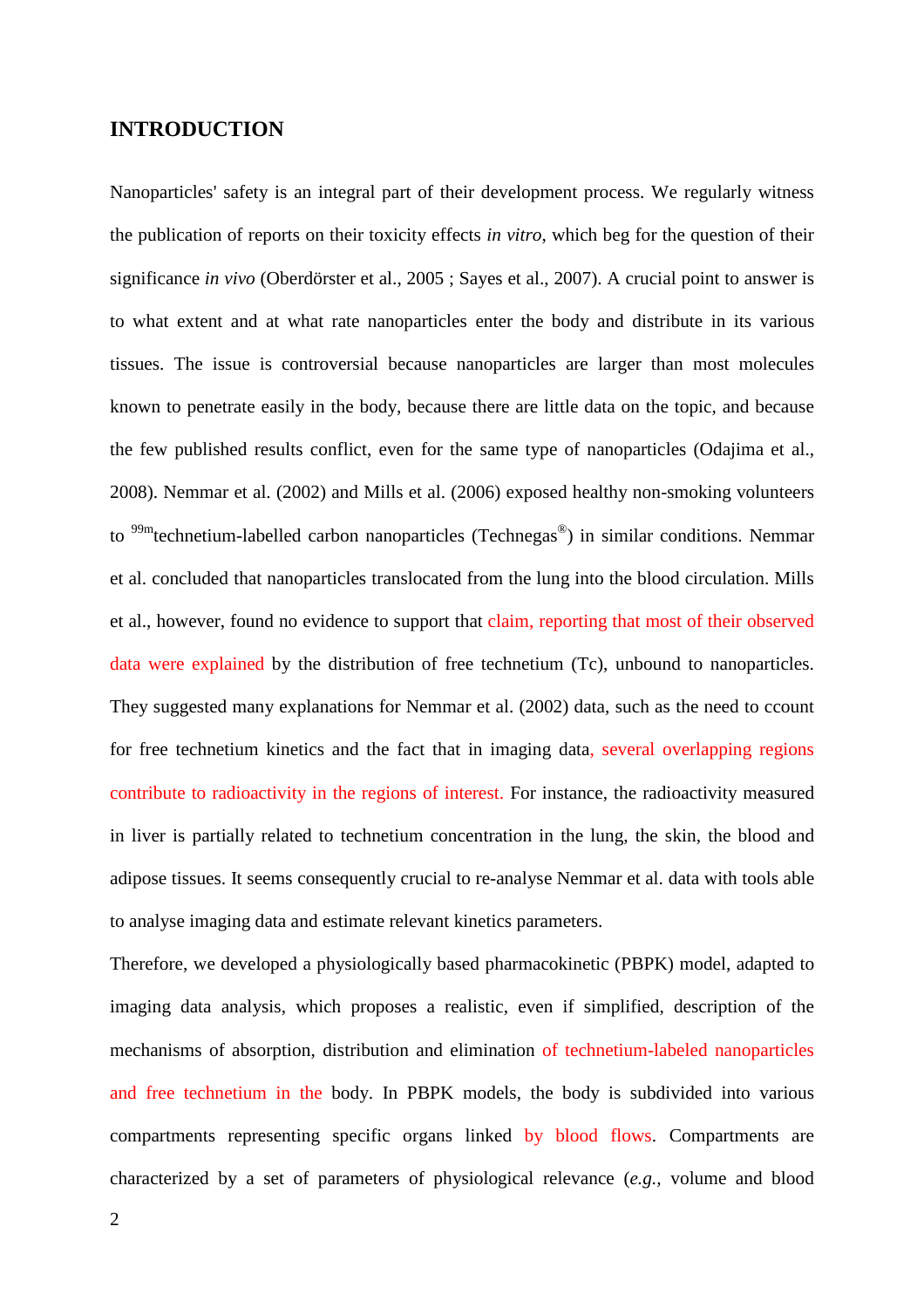perfusion rate) which play a crucial role in explaining the behavior of chemical substances in the body, and are invariant across substances. PBPK models offer great flexibility. In particular, they are adapted to extrapolations between species, routes or dose levels (Chiu et al., 2007). The general PBPK model we proposed was applied to the Nemmar et al. inhalation study, with parameters estimation in a Bayesian context. The Bayesian approach is a suitable method in the context of mechanistic pharmacokinetic modelling, as they are well suited for efficient use of both data and prior knowledge regarding the compound or the physiology of the subjects. This permits a reliable parameter estimation for a complex PBPK model such as the one used there.

### **MATERIALS AND METHODS**

#### **Data**

Nemmar et al. collected Technegas® distribution data on 5 healthy male volunteers from 24 to 47 years old. Technegas<sup>®</sup> is an aerosol suspension of  $\frac{99 \text{m}}{2}$ Tc-labelled carbon particles produced in high purity argon. The size of individual particles was 5 to 10 nm, confirmed by electron microscopy. Volunteers were exposed to approximately 100 MBq of Technegas<sup>®</sup> in 3 to 5 breaths. Blood radioactivity data were collected at 1, 5, 10, 20, 30, 45 and 60 minutes after Technegas® inhalation, together with gamma-camera images of radioactivity distribution in the whole body measured at 5, 10, 20, 30 and 45 minutes. Three regions of interest (liver, stomach lumen, bladder content, *i.e.* urine) were defined on the images. We disposed of their intensity apportioned to liver intensity at 5 minutes. We did not use directly intensity apportioned to initial lung radioactivity, as shown in Nemmar et al. figure 2, because of the very high variability of this measurement among the five subjects.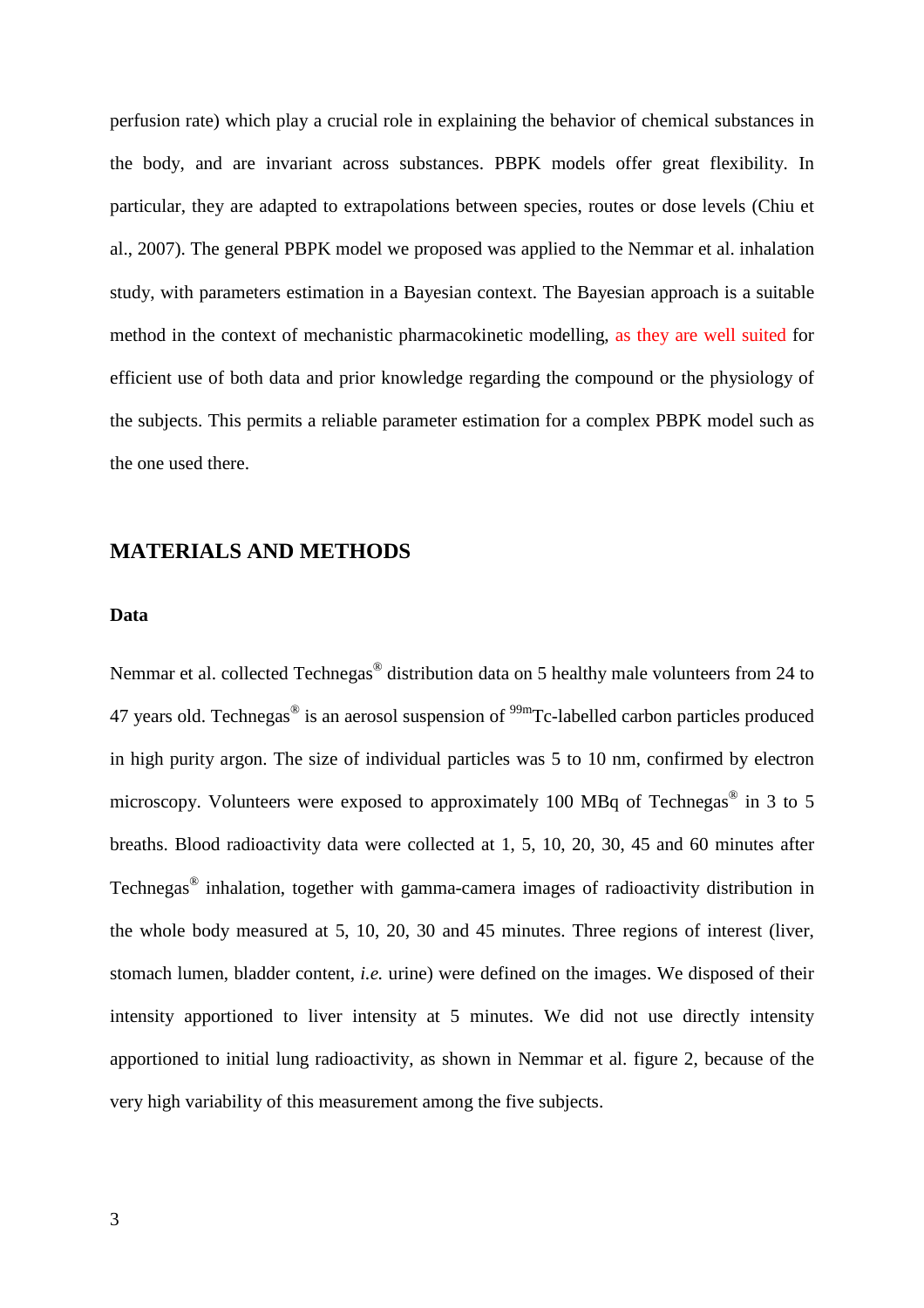#### **PBPK Model**

The basic model structure is presented in Figure 1, with the whole systems of equations detailed in the Appendix. It subdivides the human male body into 24 compartments. This number of compartments have been included because imaging data analysis decompose imaging regions of interest into many compartments (See next paragraph). However, we used a common partition coefficient between organs and blood and the blood fluxes in organs were fixed to reference values to avoid overparametrisation of the model.

As PBPK models deal with organ concentrations, prior to parameters estimation, we had to relate the observed data (relative gamma emission intensity or radioactive decay counts) to organ concentrations. We defined regions of interest (ROIs) for various organs on a projection of a voxel-based anthropomorphic phantom (Zubal et al., 2001). We then counted the voxels pertaining to the various tissues and empty space around the body in the volume defined by an ROI, and formed the ratios of those counts to the total number of voxel in the volume considered. Then, we could relate mathematically ROI intensity and concentrations in organs and blood (See Appendix).

In our model, intake of nanoparticles occurs initially through breathing. Particles are deposited in the upper respiratory tract and lungs. Some are rapidly transferred to the stomach, due to the swallowing of particles deposited in the mouth (Nemmar et al., 2002). In our model, there was consequently a fixed initial condition with a fixed quantity of particles and free technetium in the stomach and a fixed one in the lung. As actual exposure dose was uncertain, this parameter was among the ones we estimated from the data. Technegas $^{\circledR}$  is not homogeneous. Indeed, part of the technetium is unbound and particles have different sizes, which can induce different kinetics. We distinguished between three different fractions: <sup>99m</sup>Tc bound to small particles (*i.e.* able to translocate), 99mTc bound to large particles (*i.e.* unable to translocate) and free  $\frac{99 \text{m}}{2}$ . The concomitant distribution of  $\frac{99 \text{m}}{2}$ . The these three fractions was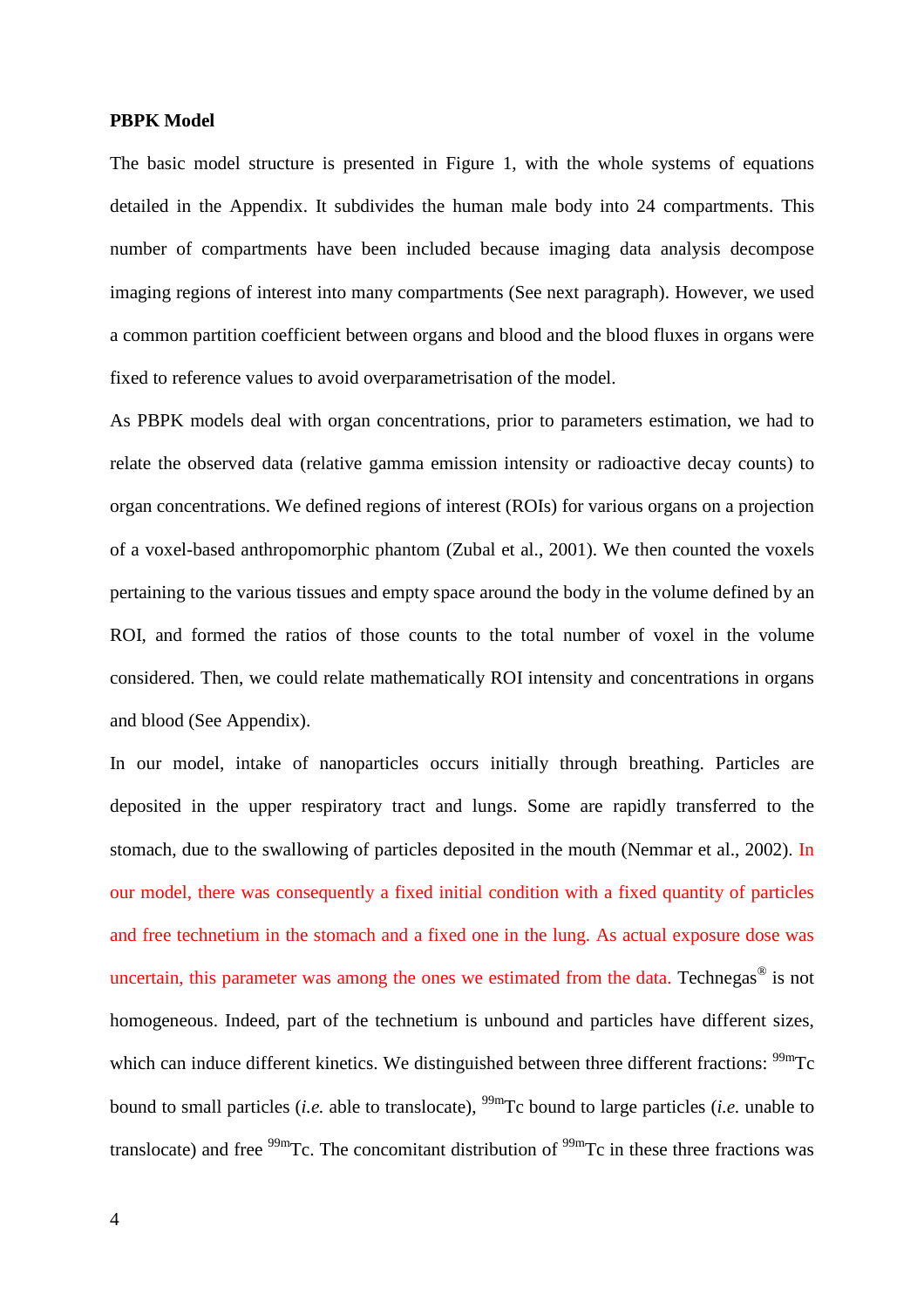modeled. Large particles are assumed to remain at constant concentration in the lung and the stomach, as suggested by many publications (Mills et al., 2005; Wiebert et al., 2006). Small particles and free  $\frac{99 \text{m}}{2}$ Tc in the lung can transfer to blood by diffusion. Moreover, free  $\frac{99 \text{m}}{2}$ Tc can translocate from the lung into the gastrointestinal tract as shown by Wiebert et al. (2006). This was accounted for in the model, in which we also assumed that this translocation was possible for small nanoparticles. Once in the blood, small particles and free  $\frac{99 \text{m}}{2}$ C diffuse to the various compartments (except the brain, because Nemmar data show no transfer of  $\rm{^{99m}Tc}$ to that organ). Elimination of free <sup>99m</sup>Tc is supposed to occur by filtration to urine. During the time of exposure (60 min), the renal elimination of particle bound- $99m$ Tc was neglected, as there was only free  $99m$ Tc found in urine (Nemmar et al., 2002). To facilitate parameters estimation, we assumed that all organs have the same blood over tissue partition coefficient value. Some studies have shown that accumulation of  $\frac{99 \text{m}}{2}$  Tc is similar in most of the organs (ICRP, 1999).

Applying the law of mass conservation for each organ or tissues yields for each model a set of differential equations (see Appendix), which were solved by numerical integration using the MCSim software version 5.0.0 (Bois and Maszle, 1997) (see http://fredomatic.free.fr/page\_mcsim.html). The models can be used to simulate the time course of radioactivity associated with  $99m$ Tc-labeled nanoparticles and free  $99m$ Tc in the various body compartments, as a function of the quantity of Tc inhaled and of various physiological characteristics of the body.

The PBPK model parameters, and some additional parameters needed to describe the data collection process, are described together with the model equations in Supporting Information. For physiological parameters (such as organ volumes and blood flows), we used the fixed values given in Tables 1 and 2, which are common values for adult males. Parameters specific to Technegas<sup>®</sup> or to the experiments performed were treated as random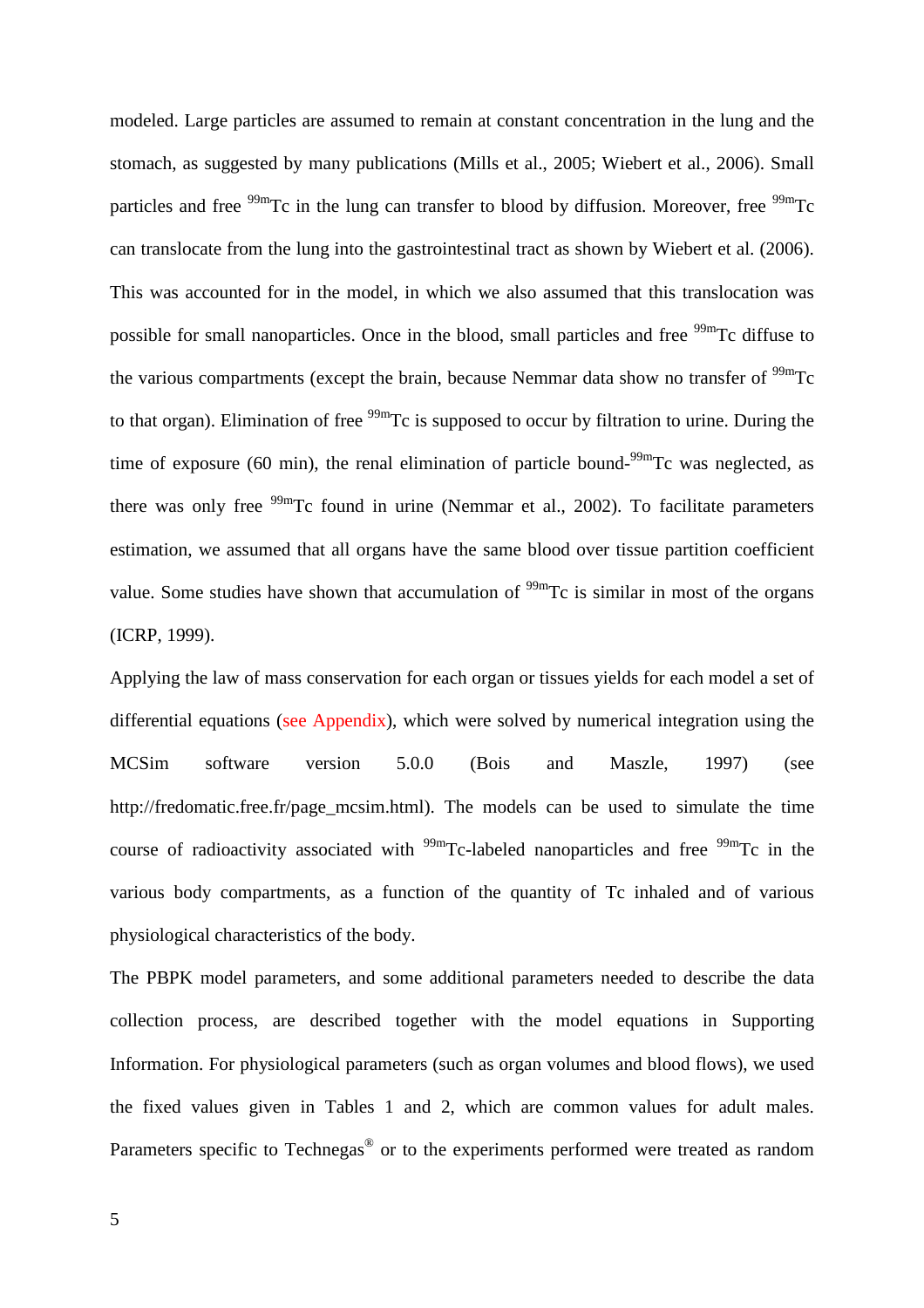variables in a Bayesian statistical framework (as detailed below), and their prior sampling distributions are given in Table 3.

#### **Statistical analysis**

A statistical measurement error model and a population model were needed to assign values for some of the parameters given in Table 3 given their prior distributions and Nemmar et al. data. The measurement error model described modeling errors and uncertainties in the data collection process (*e.g.*, in the fraction of the particles immediately swallowed, imprecise quantity of inhaled Tc, approximate definition of the regions of interest scanned). Interindividual variability was quantified in the framework of a population model (Gelman et al., 1996; Bernillon and Bois, 2000) to try to account for the fact that the five subjects studied clearly differed from a kinetic standpoint (see for example in Figure 3 the differences in blood radioactivity counts between subjects given the same exposure).

For a given PBPK model, the measurement errors in blood radioactivity counts were assumed to be independent and log-normally distributed, with a geometric mean equal to the PBPK model predictions and a geometric standard deviation (GSD) of 1.05 (approximately 5% error). The same was assumed for the relative intensities in liver, stomach, and urine, but with a GSD of 1.15. Data likelihoods were therefore given by:

$$
\log(Y) \sim N\big(\log(F(X,\theta)), \sigma_c\big) \tag{1}
$$

where the function  $F(X, \theta)$  corresponds to a PBPK model with input X and parameters  $\theta$ , and  $\sigma_c$  is equal to either 1.05 or 1.15.

Pharmacokinetic models and error models were embedded in a hierarchical population structure, which considers that each subject's parameter values  $\theta$  are drawn from a statistical distribution *G* with given population mean  $\mu_{\theta}$  and variance  $\sigma_{\theta}$ .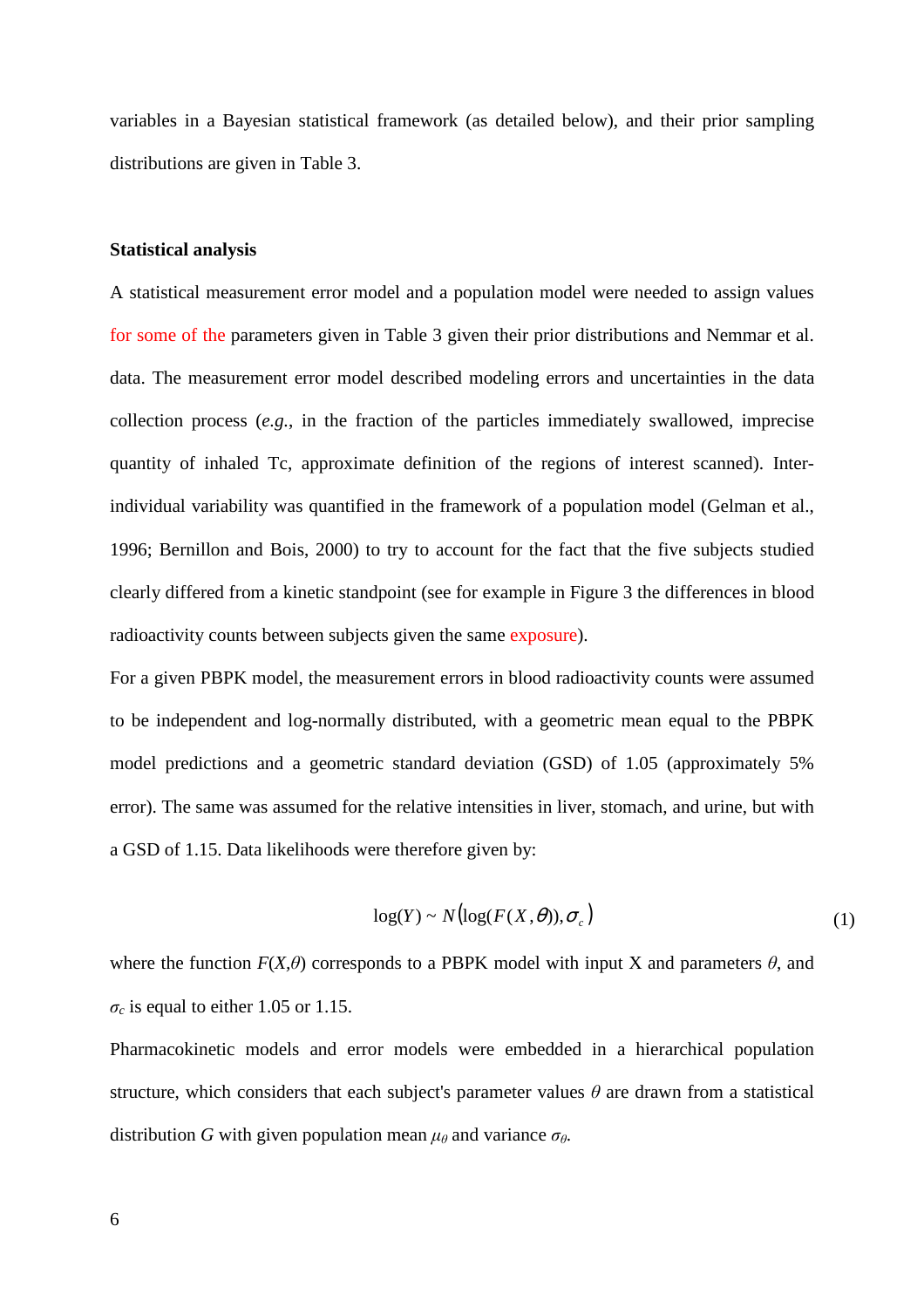The proposed population model has two major components: the individual and the population levels. At the individual level, parameters  $\theta$  were assumed to be normally or log-normally distributed with population means  $\mu_{\theta}$  and standard deviations  $\sigma_{\theta}$ . Truncation bounds of the distributions were set on the basis of the limits for plausible values. The hierarchical population structure was only applied for the physiological parameters in Table 3 (fractions of lungs and volume of urine). The population distributions were normal, with normal distribution for population variances with a mean of 1.01 and a standard deviation of 1. In contrast, partition coefficients and percentage of free Tc and of small particles were considered only as population parameters (*i.e.*, constant across subjects). Two parameters were added at individual level, the quantity of inhaled Tc, *Qlung*(0) and the fraction of the inhaled particles immediately swallowed, *S\_f*.

#### **Bayesian Inference via MCMC**

The population model described above was fitted to the observed data with Bayesian techniques (Gelman et al., 1995). The Bayesian approach yields a sample of parameter values from their joint posterior distribution. From Bayes' theorem, the joint posterior distribution of parameters is proportional to the prior distributions of parameters multiplied by the data likelihood. The posterior is then an update, using observed data, of what it is known about parameters prior to the experiment.

The first step of the Bayesian approach consists in defining prior distributions that quantify the information coming from expertise or from the scientific literature. Prior distributions on population parameters and their associated parameters are summarized in Table 3. As little is known about nanoparticle kinetics, we generally used very wide uniform distributions to define chemical-specific parameters. We had prior information about the first-order transfer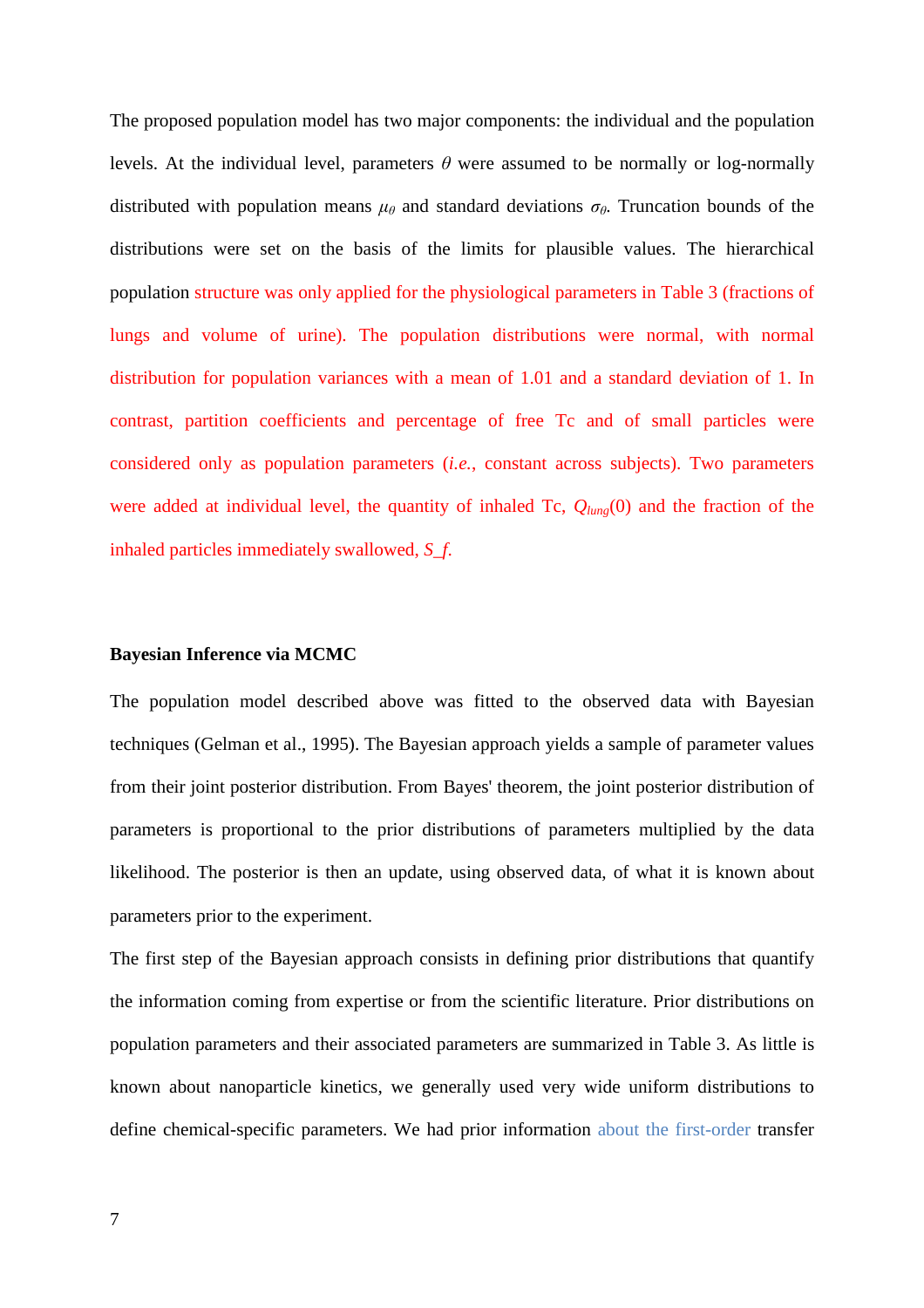rate from lung to blood for free Tc (Klotzerke et al., 1996; Thomeer et al., 2002) so that we fixed  $K_v$ <sub>lung</sub> 1 at 0.04.

We obtained marginal posterior distributions of the model parameters in Table 3 by randomly sampling their values from the joint posterior distributions of all population and individual parameters, conditionally on the data from the 5 subjects. For this, we used Markov Chain Monte-Carlo simulations (Gilks et al., 1996) (Metropolis-Hastings sampler) performed with the *MCSim* software. After 80000 iterations of 3 parallel Markov chains, their convergence was checked by calculating the Gelman and Rubin  $\hat{R}$  ratio on the last 20000 iterations (Gelman and Rubin, 1992).

### **RESULTS**

The highest  $\hat{R}$  computed for the last 20000 iterations was 1.05, showing that all chains had approximately converged. To get a sample from the targeted posterior distribution, we took one in 10 vectors among the last 20000 of each chain leading to a posterior sample of 6000 parameter vectors.

Figure 2 and 3 provide the data and regression for the relative intensities of stomach and urine compared to liver and the radioactivity measured in blood. The fit is globally satisfactory but, for each figure, at least one individual dataset is badly fitted. For stomach, subject 5 dataset is very different from those of the other individuals. The ratio is almost constant during the first four time points and only increases for the last time point. For urine, subject 1 measures are underestimated. As for blood concentrations, subject 3 kinetics has not been captured by the model. It is however important to note that most of the parameters of the model are common to the five individuals, to avoid over-parameterization and difficulties for parameter estimation. Individual substantial differences for one parameter could explain the bad fit. For instance, subject 1 may have a smaller urine flow rate than the other subjects.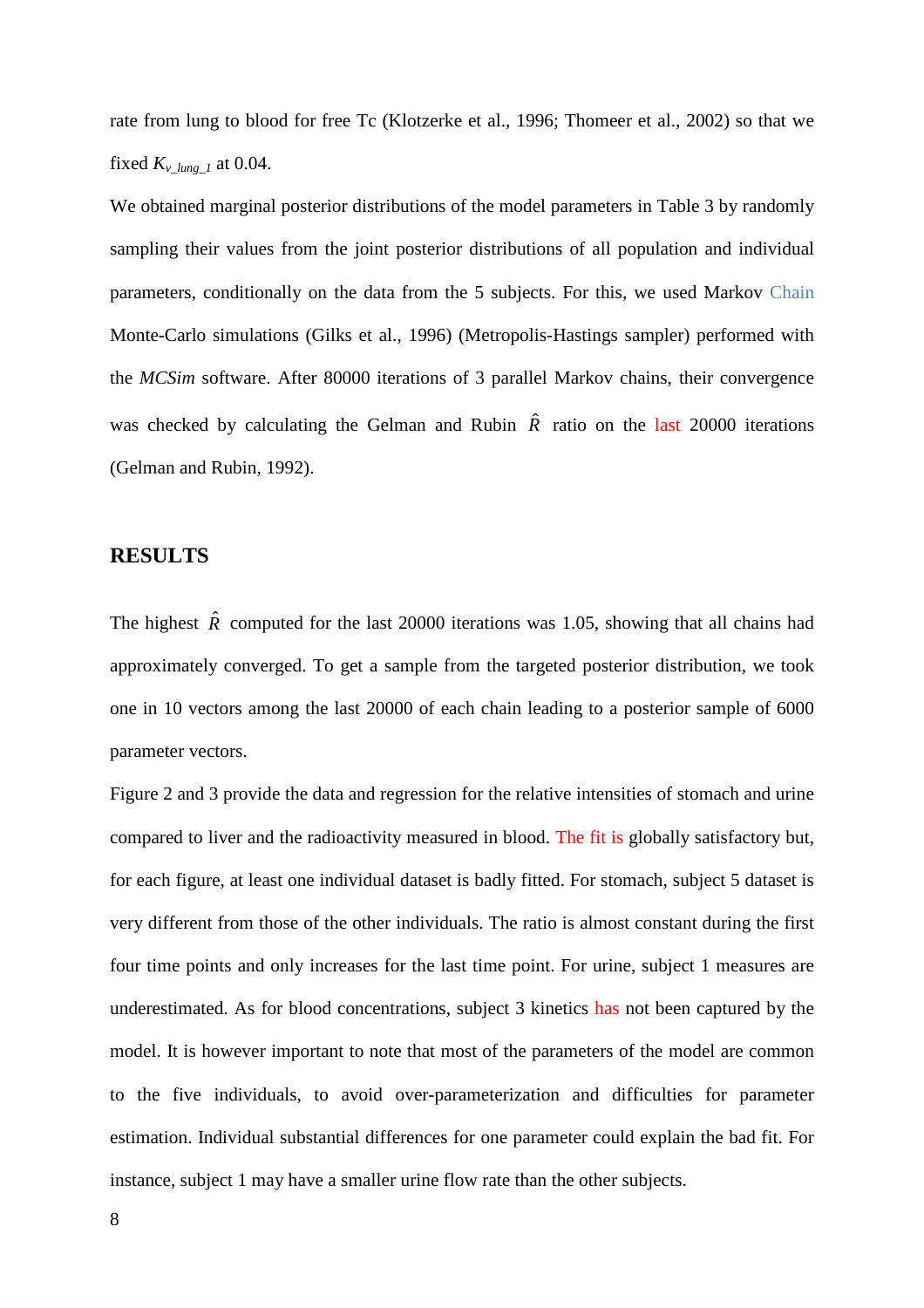We tried an alternative model with no particle (small or large) being able to reach blood circulation. This was performed by fixing at 0 the translocation rates for small particles. The resulting-Loglikelihood was doubled, and the time-courses of organ intensities and blood concentration were not captured by this alternative model, for all the subjects.

Table 4 gives posterior distribution summaries for the population parameters of the model. It appears that only a small proportion of the technetium was free (6.7% of total technetium) but also that only a small proportion of the particles were able to reach blood circulation (12.7% of total particles). For both parameters, the standard deviation is less than 20% of the mean value, which shows that, despite the relative low number of subjects, it was possible to have an accurate estimate for these parameters. The translocation rate of particles from lung to blood was 2-fold lower than the one of free technetium. Elimination of free technetium was rapid and translocation of free technetium from the lung into the stomach was ten times lower than its translocation in the blood. Partition coefficients were comparable for particle-bound and free technetium. As for individual parameters (data not shown), most of the initial amount of particles were in the lung, less than 4% of initially inhaled particles having being swallowed. Estimated exposures ranged from 139 to 229 MBq, greater than but consistent with the estimate 100 MBq reported by Nemmar et al. (2002). Indeed, there were many sources of variation relative to exposure. For instance, the number of breaths varied from 3 to 5.

### **DISCUSSION**

The adverse effect of inhaled particles on the cardiovascular system have been suggested to result from pulmonary inflammation resulting in systemic consequences and/or the direct translocation of particles from the lungs into the systemic circulation (Seaton et al., 1995; Vermylen et al., 2005). With respect to the possibility that ultrafine particles translocate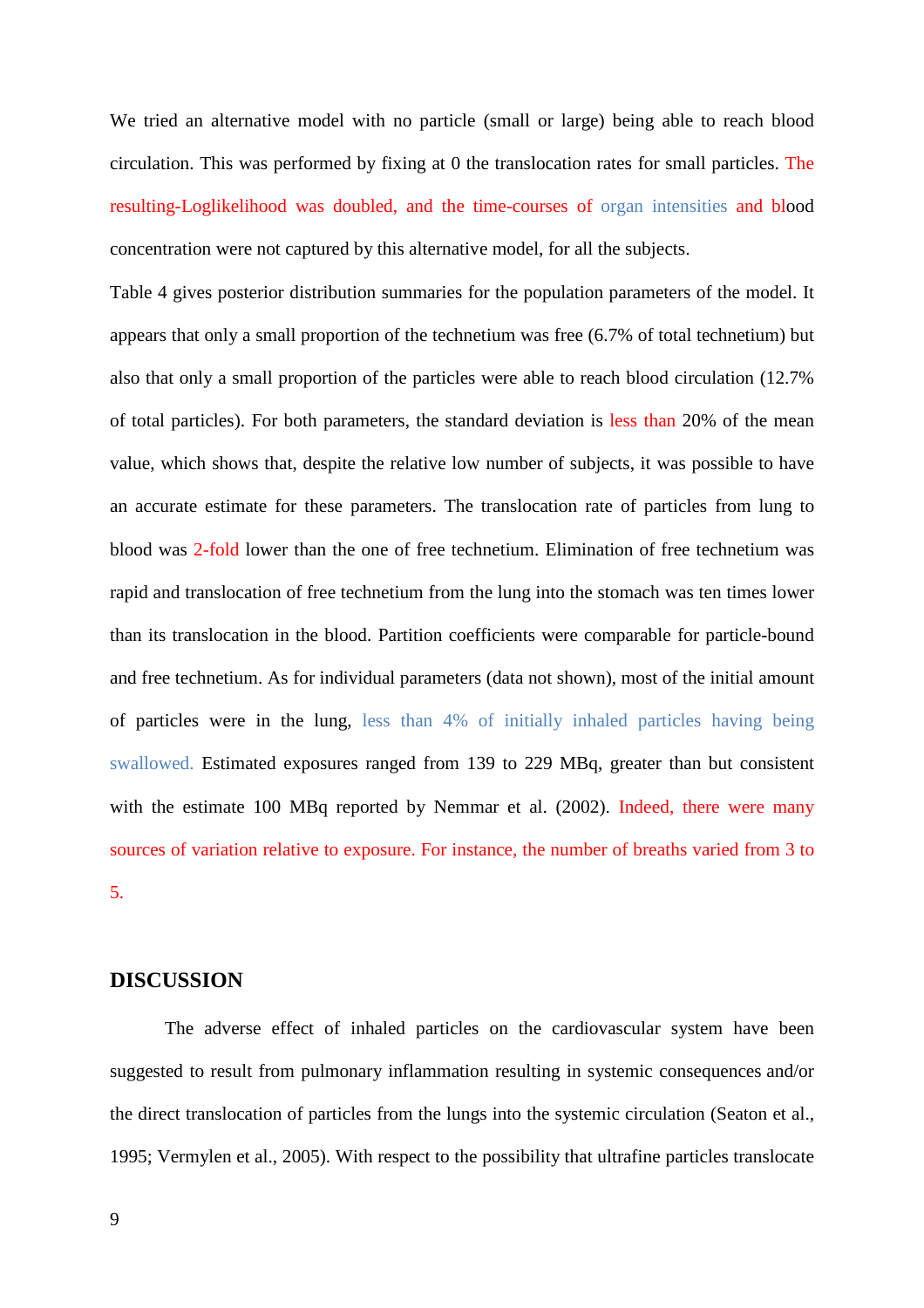from the pulmonary into the blood circulation, various studies have been conducted in different animal models. The amount of ultrafine particles that translocated into blood and extrapulmonary organs differs amongst these studies (Nemmar et al., 2001; Oberdörster et al., 2002; Takenaka et al., 2001).

However, the issue of particle translocation in humans is still contradictory. Brown et al. (2002) studied the deposition and clearance for 2 h of an 60 nm technetium-99m–labeled aerosol in human volunteers, and found no significant radioactivity over the liver (1.3  $\pm$ 1.2%). This activity was attributed to scatter from the lung and/or overlap of lung parenchyma in the liver. Consequently, these authors excluded the occurrence of translocation and, although they did not measure radioactivity in blood, they challenged the conclusion of Nemmar et al. (2002), that 5-10 nm technetium-labeled particles could pass from the lungs into blood and extrapulmonary organs. More recently, Mills et al. (2005) exposed healthy non-smoking volunteers to <sup>99m</sup>technetium-labelled carbon nanoparticles (Technegas<sup>®</sup>) in similar conditions to Nemmar's study. While the study of Nemmar et al., concluded to a translocation of nanoparticles from the lung into the blood circulation, Mills et al., however, found no evidence to support the conclusion of Nemmar et al., and have explained the findings by the distribution of free technetium (Tc), unbound to nanoparticles. Mills and colleagues investigated this question by using an aerosol of technetium-99m–labeled carbon particles (4-20 nm in diameter, but these rapidly formed aggregates of 100 nm in the inhaled aerosol). No significant radioactivity was found over the liver. The nature of the radioactivity found in blood (4.4 %) consisted mainly of pertechnetate, as analysed by thin layer chromatography (TLC). TLC controls of Technegas aerosol collected immediately from the generator showed clearly two peaks, one at the origin corresponding to particle-bound <sup>99m</sup>Tc and the other at the solvent front corresponding to oxidized  $^{99m}$ Tc, ie, pertechnetate (TcO<sub>4</sub><sup>-</sup>). Moreover, when the aerosol was added to whole blood *in vitro*, two peaks were observed one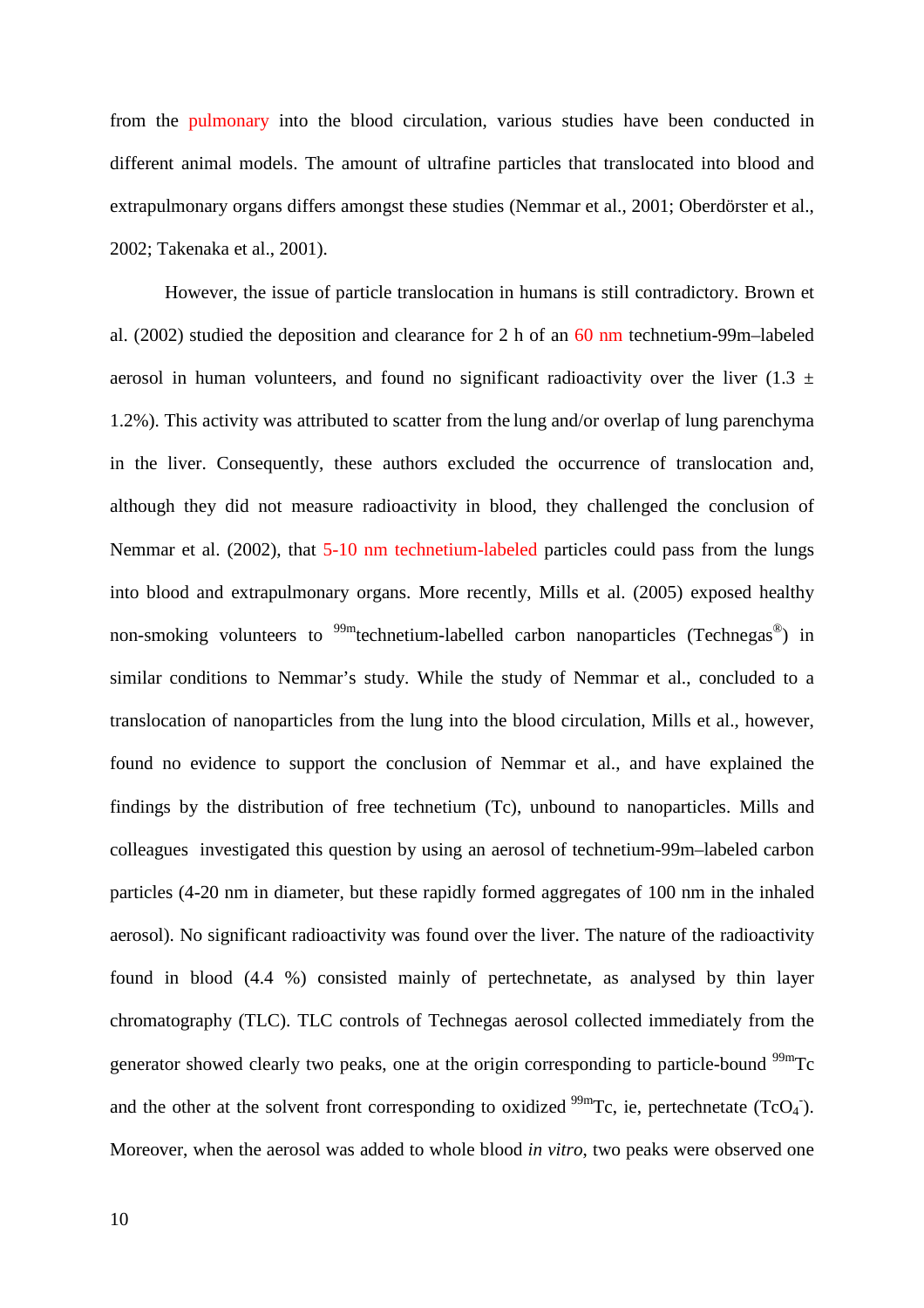staying at the application point and the other moving with the solvent front (smaller peak). The radioactivity observed after Technegas inhalation consisted mainly in free pertechnetate, because additional *in vivo* oxidation may easily have occurred. No TLC analysis after the administration of free pertechnetate in humans or *in vivo* in animals has been reported by these authors.

These results contrasts with previous findings by Nemmar et al., also based on inhaling an aerosol of technetium-99m–labeled carbon particles, where particle-bound radioactivity (also assessed by TLC) was detected in blood already after 1 minute, reaching a maximum between 10 and 20 minutes, and remaining at this level up to 60 minutes. The TLC analysis obtained after adding blood with  $\frac{99 \text{m}}{2}$ Tc-carbon particles collected from the generator showed, at 1 min, only one peak that stayed at the origin. However, at 60 min, in addition to the peak at the origin, the presence of a smaller peak of radioactivity at the solvent front has been observed (suggestive of *in vitro* oxidation). Following Technegas inhalation, TLC of all blood samples showed, in addition to radioactivity having moved with the solvent front, a substantial proportion of radioactivity that stayed at the application point and corresponded to particle-bound  $99m$ Tc. In contrast, there was only one peak at the solvent front after adding  $^{99m}$ Tc-pertechnetate to blood or in blood collected after the intratracheal administration of  $99<sup>99</sup>$ Tc-pertechnetate to hamsters. Gamma camera images showed substantial radioactivity over the liver and other areas of the body. Consequently, the discrepancies between these two studies may be related to the Technegas particles (size and composition) from Technegas generators with a different history and age. While further studies with other types of radioactive labeling should clarify this issue, the PBPK model developed for  $\frac{99m}{12}$  technetiumlabelled carbon nanoparticles is a useful approach aimed at evaluating the translocation of nanoparticles from lungs into the systemic circulation.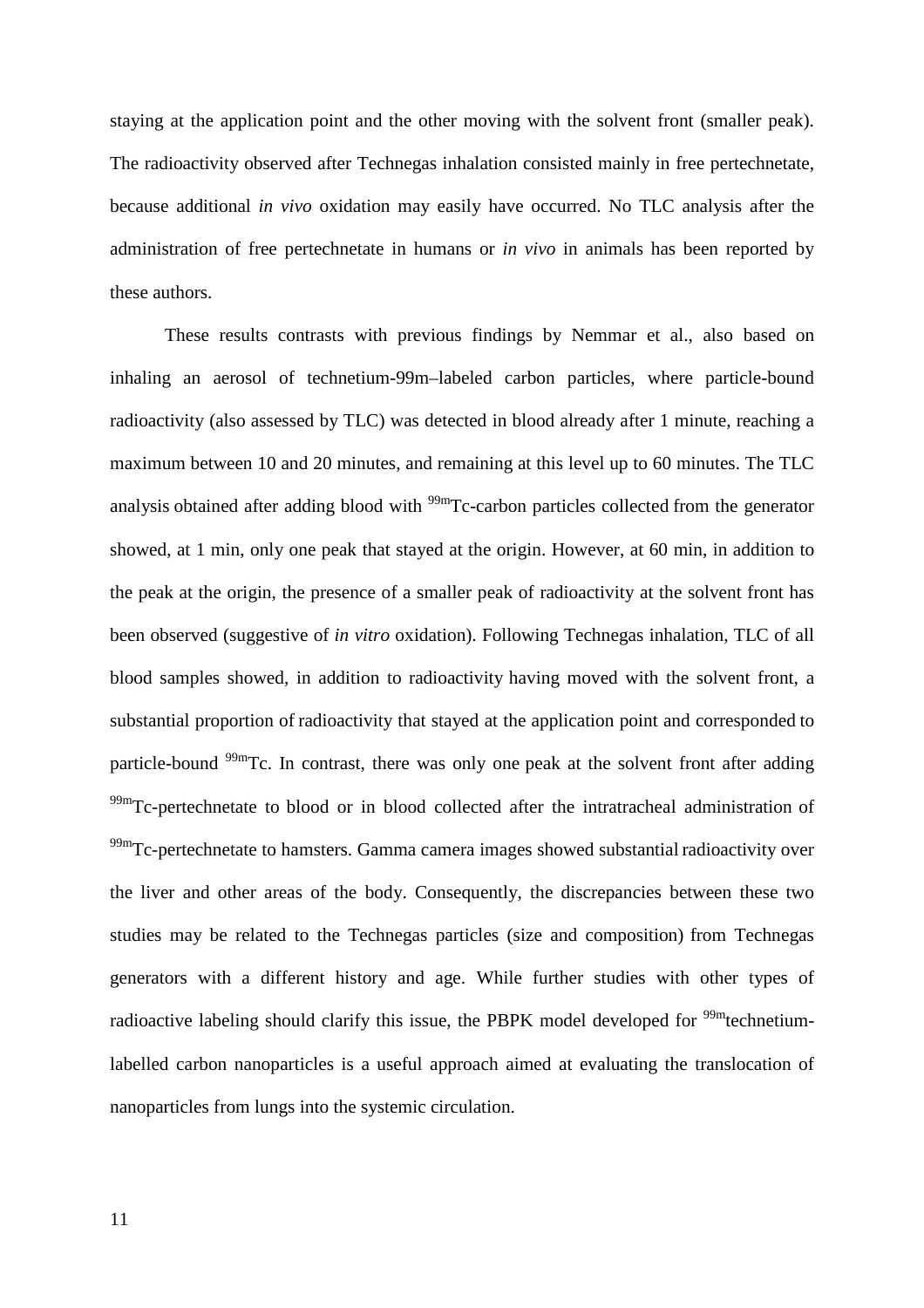To our knowledge, our paper presents the first use of PBPK modeling to assess distribution of nanoparticles in humans, based on imaging data. It offers a reasonable description of Technegas<sup>®</sup> kinetics in humans, with a relatively low number of parameters (12 parameters). We showed how information obtained from imaging could be coupled with blood concentration measurements to update kinetics parameters distribution in a Bayesian framework. We obtained similar results relative to free technetium kinetics than other studies (ICRP, 1999; Mills et al., 2005; Wiebert et al., 2006), a high elimination rate through urine, and less than 5% of swallowed particles. The estimated fraction of unbound technetium (6.7%) was also very coherent with the one found by Mills et al. (2005) at approximately 5%. From our study, it appears that passage of particles (of this size and specification) from lung into the blood circulation is likely to occur, for a small number of particles, with a rate of passage half the known rate for soluble  $99m$ Tc. In the paper by Nemmar et al. (2002), there was no attempt to quantify the proportion of particles likely to enter the circulation, but suggestions of possible high levels. However, we showed here, with the same data, that only a small proportion of the particles were able to translocate. Moreover in the paper by Nemmar et al. (2002), the rapid and constant liver radioactivity they observed was presented as due to particles sequestration in Kupffer cells, with a relatively high level of radioactivity (around 10%). With our modeling approach, we showed that liver radioactivity was partly explained by the presence of lung tissues in the liver imaging region of interest. Moreover, there was no need for a specific high partition coefficient to fit the data. Wiebert et al. (2006) performed experiments with either stable or unstable labeling. In the first experiment, there was only around 0.1 % of initial deposited activity detected in blood as bound to particles after 80 minutes. This result is close to the Mills study. In contrast, in the experiment with one subject exposed to unstable labeling, around 6% of initial deposited activity was found in blood as bound to particles. This result is close to our estimate for Nemmar study. This suggests that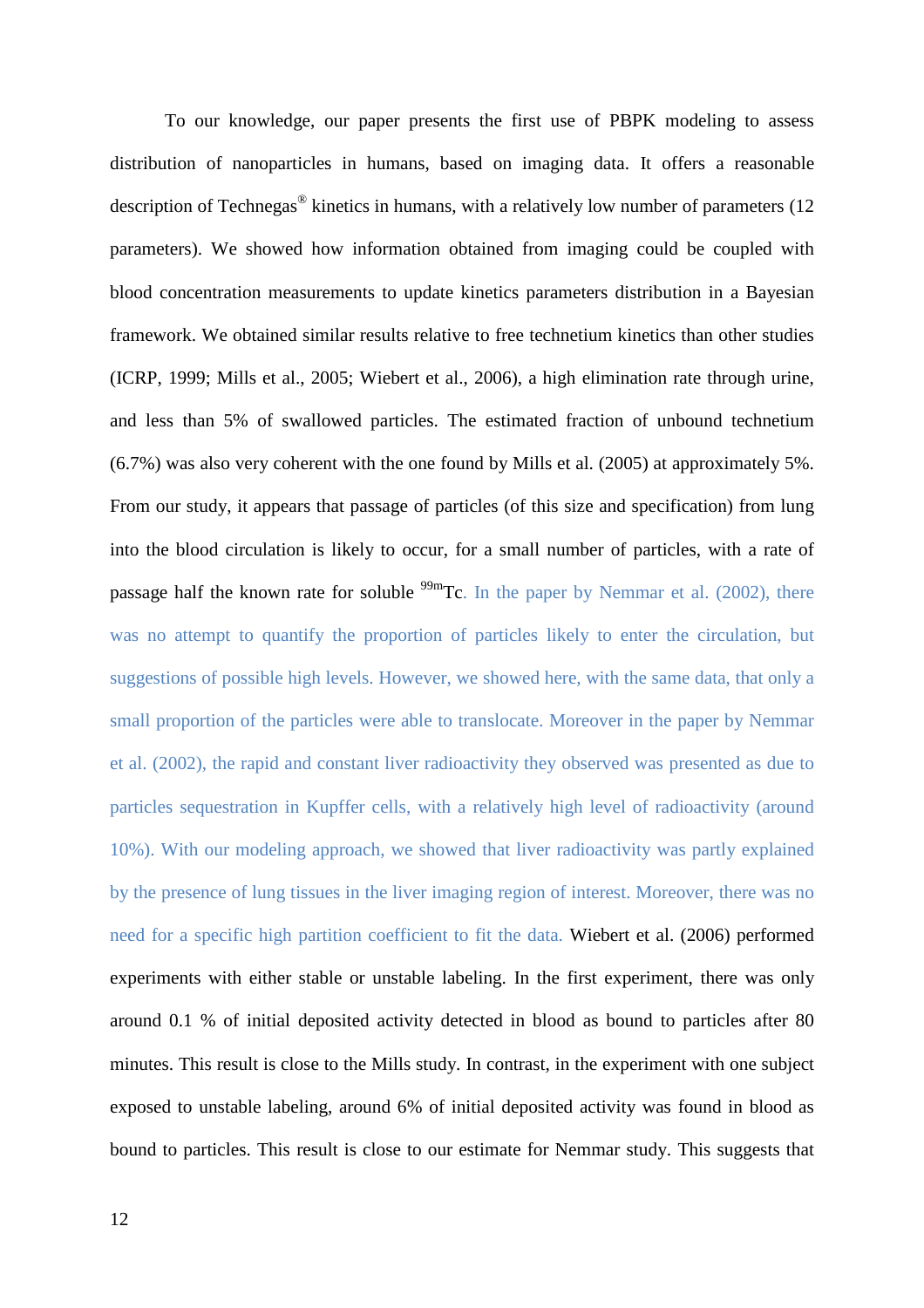the percentage of particles able to translocate is very dependent on the experimental design, even if high percentages are very unlikely.

The data used form the experiments described by Nemmar et al. were not specifically collected to perform PBPK modeling. We only had data on liver, urine, stomach and blood and they only extend to 60 minutes. Moreover, the data reported on the imaging were expressed as percentage of initial lung radioactivity which is a relative imprecise measure because it is only relative and not quantitative nor specific for chemical identity. The dataset contained data of a few organs; a more detailed set, with, in particular lung radioactivity time course, would have helped us in the model assessment procedure. We also looked, in the literature, for kinetics data on free Tc kinetics, and we could only get prior information about the rate of passage from lung into blood. More information on Tc kinetics, in particular on the partition coefficient, would permit to refine the assessment of the distribution and kinetics of free and bound  $99m$ Tc in the model. The expectation is that this would not change our main conclusion that the observed translocation cannot be explained solely by the kinetics of free technetium.

To conclude, a model was developed that describes the inhalation and distribution of Techngas in humans as representative of carbon nanoparticles. Although lacking measured tissue-to-blood partition coefficients and independent verification to a secondary data, the modeling approach using Bayesian and MCMC techniques provides a reasonable description on which to base further model refinement.

#### **ACKNOWLEDGEMENTS**

This study was funded by the European Integrated project NANOSAFE2 (Project ID: NMP2-CT-2005-515843), supported by the Sixth Framework Programme for Research and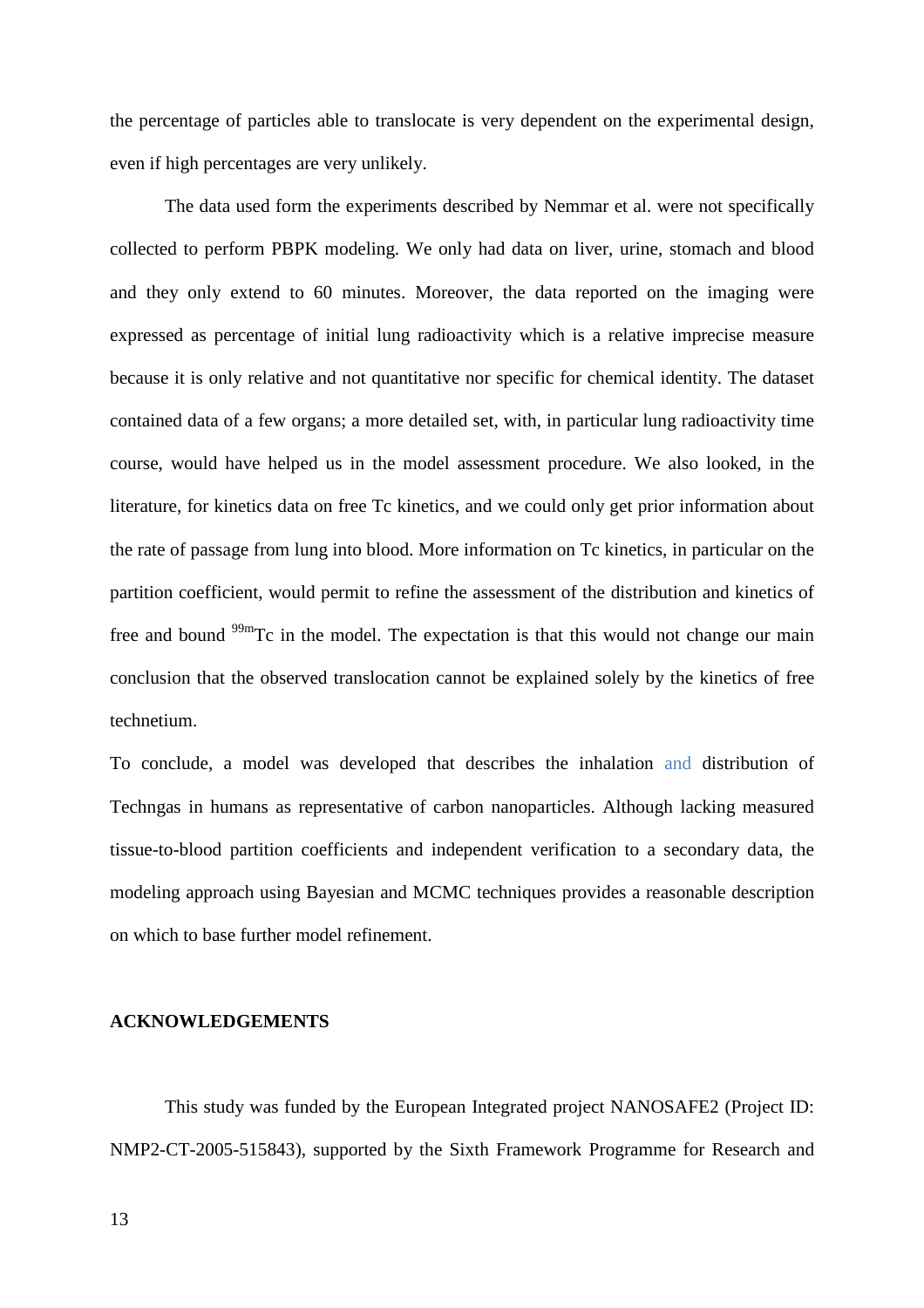Technological Development. We would like to thank two anonymous reviewers who greatly helped to improve the quality of the manuscript.

#### **REFERENCES**

- Bernillon, P., and Bois, F.Y., 2000. Statistical issues in toxicokinetic modeling: a Bayesian perspective. *Environ. Health Persp.* 108:883-893.
- Bois, F.Y., and Maszle, D. 1997. MCSim: a simulation program. *J. Stat. Soft.* 2(9), [http://www.stat.ucla.edu/journals/jss/v02/i09].
- Brown, J.S., Zeman, K.L., and Bennett, W.D., 2002. Ultrafine particle deposition and clearance in the healthy and obstructed lung. *Am. J. Respir. Crit. Care Med.* 166:1240- 1247.
- Chiu, W.A., Barton, H.A., Dewoskin, R.S., Schlosser, P., Thompson, C.M., Sonawane, B., Lipscomb, J.C., and Krishnan, K., 2007. Evaluation of physiologically based pharmacokinetic models in risk assessment. *J. Appl. Toxicol.* 27:218-237.
- Gelman, A., and Rubin, D.B., 1992. Inference from iterative simulation using multiple sequences (with discussion). *Stat. Sci.* 7:457-511.
- Gelman, A., Carlin, J.B., Stern, H.S., and Rubin, D.B., 1995. *Bayesian Data Analysis*. London: Chapman & Hall.
- Gelman, A., Bois, F.Y., and Jiang, J., 1996. Physiological pharmacokinetic analysis using population modeling and informative prior distributions. *J. Am. Stat. Assoc.* 91:1400- 1412.
- Gilks, W.R., Richardson, S., and Spiegelhalter, D.J., 1996. *Markov Chain Monte Carlo in Practice*. London: Chapman & Hall.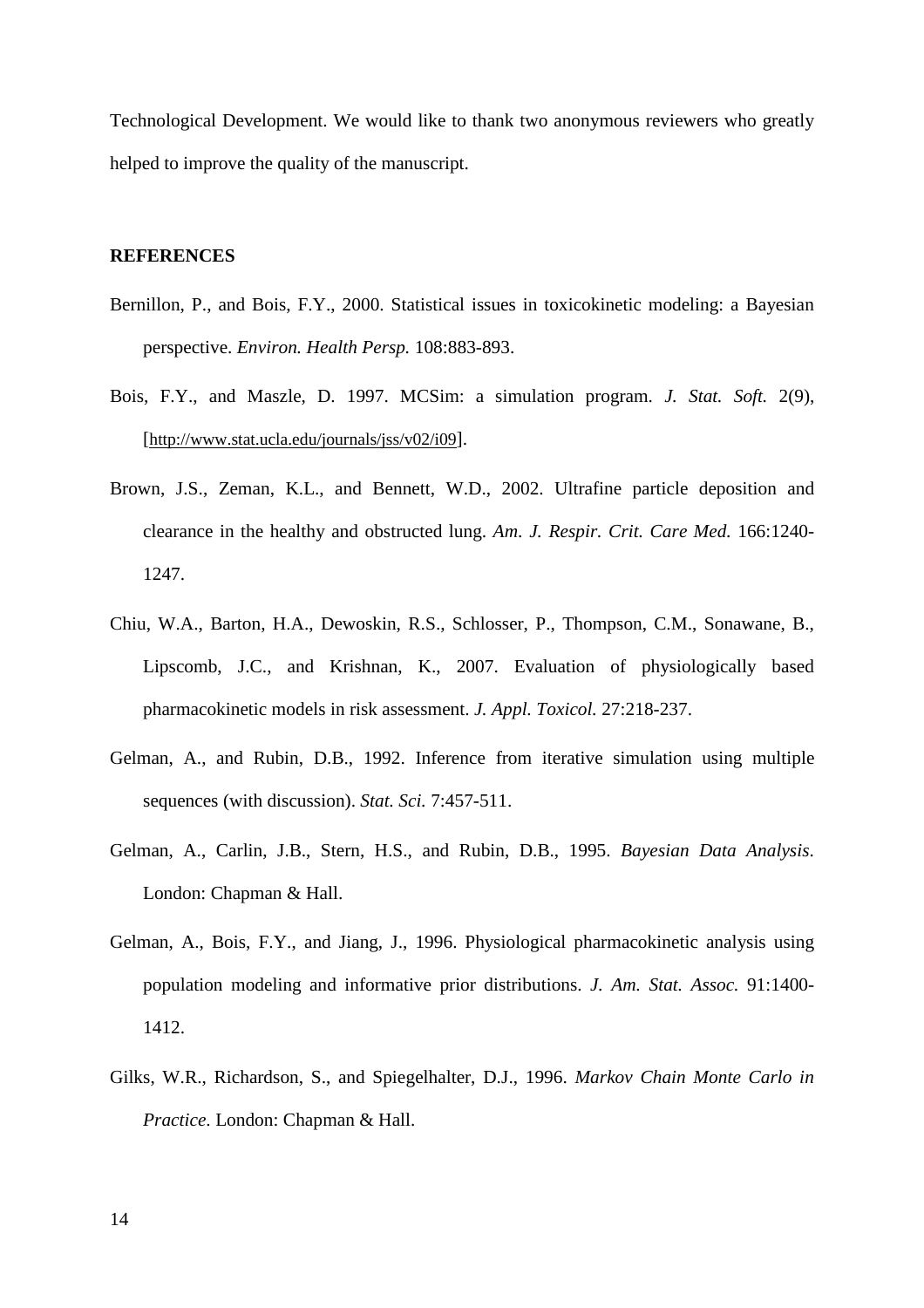- I.C.R.P., 1999. *Radiation dose to patients from radiopharmaceuticals. Annals of the ICRP* 28 (3); Pergamon Press, Oxford, UK. International Commission on Radiological Protection, Publication 80.
- I.C.R.P., 2002. *Basic anatomical and physiological data for use in radiological protection: reference values*; New-York: International Commission on Radiological Protection, Publication 89.
- Klotzerke, J., Van den Hoff, J., Burchert, W., Wagner, T.O.F., Emter, M., and Hundeshagen, H.A., 1996. Compartmental model for alveolar clearance of pertechnegas. *J. Nucl. Med.*  37:2066-2071.
- Leggett, R.W., and Williams, L.R., 1995. A proposed blood-circulation model for reference man. *Health. Phys.* 69:187-201.
- Mills, N.L., Amin, N., Robinson, S.D., Anand, A., Davies, J., Patel, D., De la Fuente, J.M., Cassee, F.R., Boon, N.A., Macnee, W., Millar, A.M., Donaldson, K., and Newby, D.E., 2005. Do inhaled carbon nanoparticles translocate directly into the circulation in humans ? *Am. J. Respir. Crit. Care Med.* 173:426-431.
- Nemmar, A., Vanbilloen, H., Hoylaerts, M.F., Hoet, P.H., Verbruggen, A., and Nemery, B., 2001. Passage of intratracheally instilled ultrafine particles from the lung into the systemic circulation in hamster. *Am. J. Respir. Crit. Care Med.* 164:1665-1668.
- Nemmar, A., Hoet, P.H.M., Vanquickenborne, B., Dinsdale, D., Thomeer, M., Hoylaerts, M.F., Vanbilloen, H., Mortelmans, L., and Nemery, B., 2002. Passage of inhaled particles into the blood circulation in humans. *Circulation* 105:411-414.
- Oberdörster, G., Sharp, Z., Atudorei, V., Elder, A., Gelein, R., Lunts, A., Kreyling, W., and Cox, C., 2002. Extrapulmonary translocation of ultrafine carbon particle following whole-body inhalation exposure of rats. *J. Toxicol. Environ. Health A* 65:1531-1543.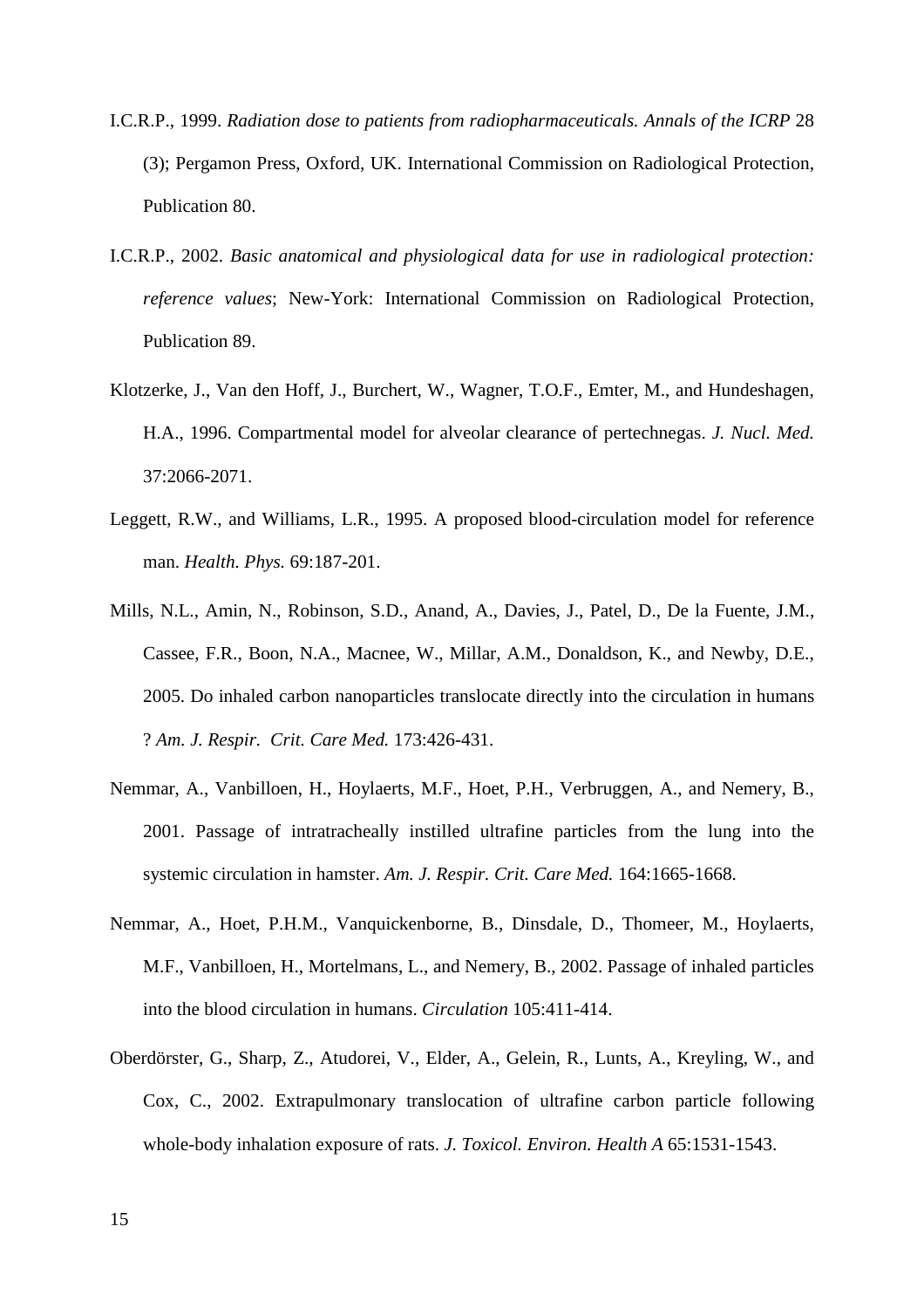- Oberdörster, G., Oberdörster, E., and Oberdörster, J., 2005. Nanotoxicology: an emerging discipline evolving from studies of ultrafine particles. *Env. Health. Persp.* 113:823-839.
- Odajima, H., Yamazaki, S., and Nitta, H., 2008. Decline in peak expiratory flow according to hourly short-term concentration of particulate matter in asthmatic children. *Inhal. Toxicol.* 20:1263-1272.
- Sayes, C.M., Reeds, K.L., and Warheit, D.B., 2007. Assessing toxicity of fine and nanoparticles: comparing in vitro measurements to in vivo pulmonary toxicity profiles*. Toxicol. Sci.* 97:163-180.
- Seaton, A., MacNee, W., Donaldson, K., and Godden, D., 1995. Particulate air pollution and acute health effects. *Lancet* 345:176-178.
- Takenaka, S., Karg, E., Roth, C., Schulz, H., Ziesenis, A., Heinzmann, U., Schramel, P., and Heyder, J., 2001. Pulmonary and systemic distribution of inhaled ultrafine silver particles in rats. *Environ. Health Perspect.* 109 Suppl4:547-551.
- Thomeer, M.J., Dehaes, B., Mortelmans, L., and Demedts, M., 2002. Pertechnegas lung clearance in different forms of interstitial lung disease. *Eur. Respir. J.* 19:31-36.
- Vermylen, J., Nemmar, A., Nemery, B., and Hoylaerts, M.F., 2005. Ambient air pollution and acute myocardial infarction. *J. Thromb. Haemost.* 3:1955-1961.
- Wiebert, P., Sanchez-Crespo, A., Falk, R., Philipson, K., Lundin, A., Larsson, S., Moller, W., Kreyling, W.G., and Svartengren, M., 2006. No significant translocation of inhaled 35 nm carbon particles to the circulation in humans. *Inhal. Toxicol.* 18:741-747.
- Williams, L.R., and Leggett RW., 1989. Reference values for resting blood flow to organs of man. *Clin. Phys. Physiol. Meas.* 10:187-217.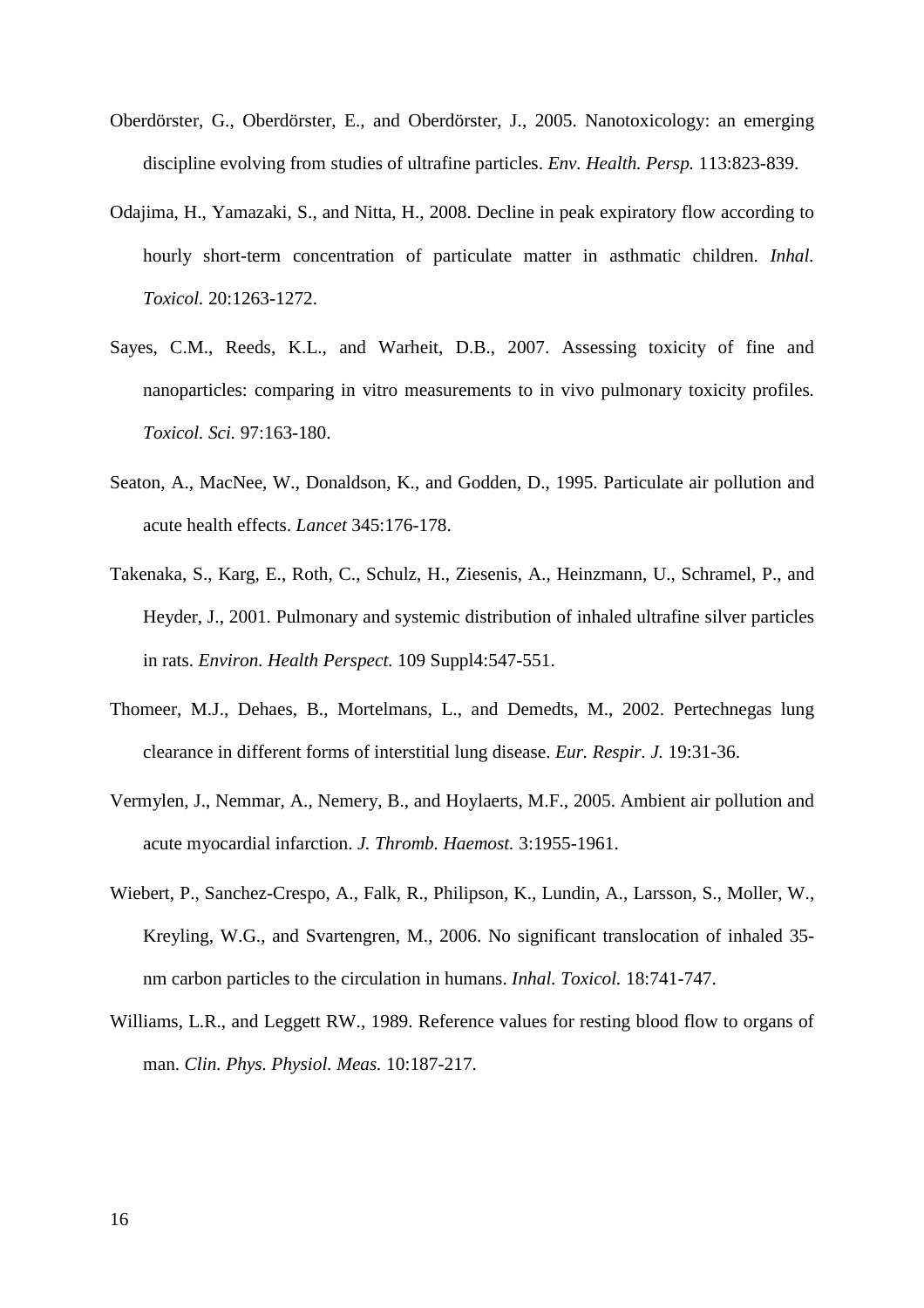Zubal, I.G., Harell C.R., Smith E.O., Smith A.L., 2001. Two dedicated software, voxel-based, anthropomorphic (torso and head) phantoms. http://noodle.med.yale.edu/pubpapers/Zubal.pdf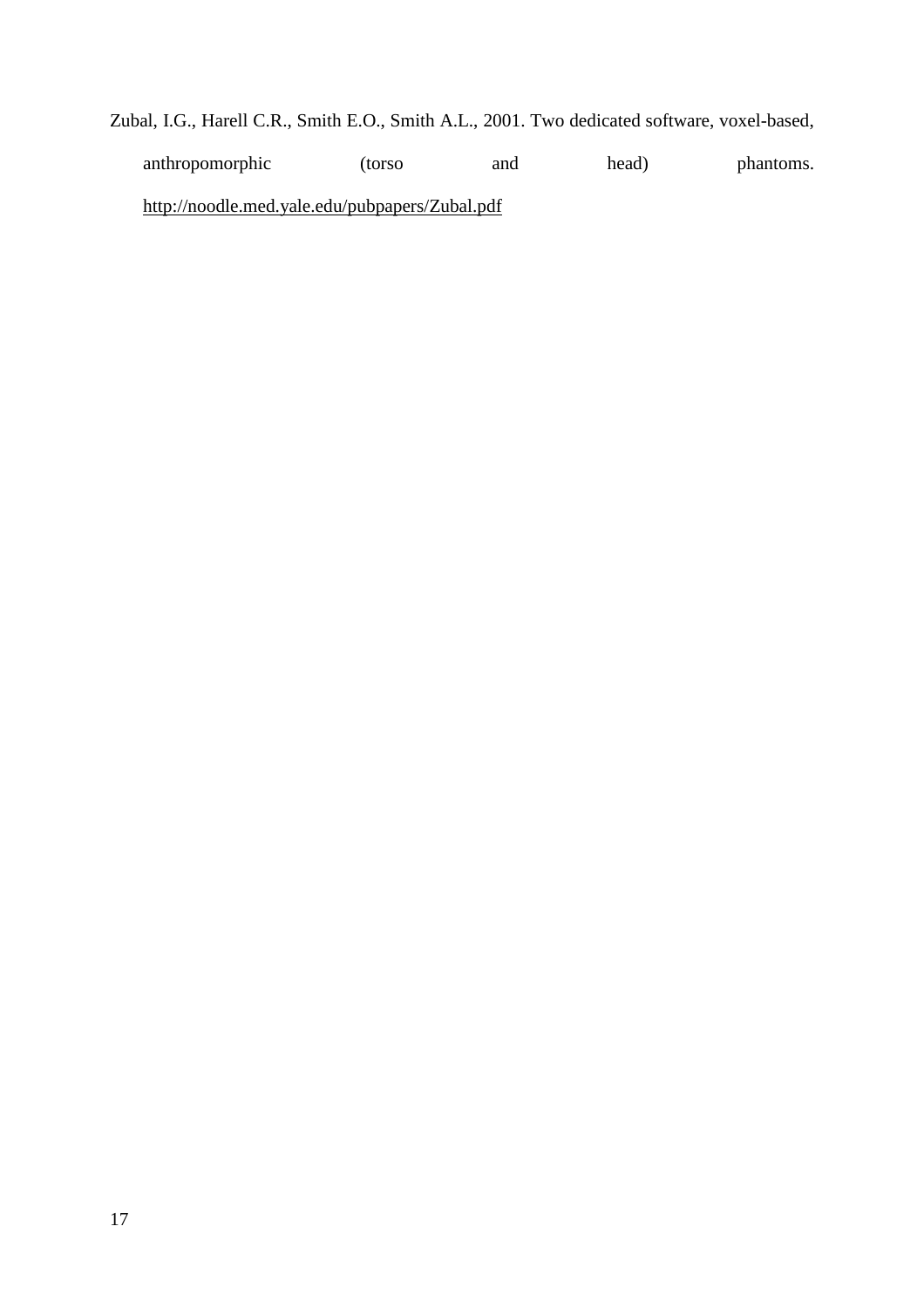#### **APPENDIX : PBPK model equations**

The following equations are for the quantities  $Q$  of <sup>99m</sup>Tc-labeled nanoparticles and free <sup>99m</sup>Tc in each compartment. Quantities were expressed in MBq, which is the unit of radioactivity used in Nemmar *et al.* paper. Concentrations *C*, in MBq/L, were obtained at any time by dividing *Q* by the compartment volume. Volumes were in L, time in min, flows and rates in L/min. *Q* and *C* depended on time but we omit the time argument when possible for lighter notation. A list of parameters and their values can be found in Tables 1-3 of the main text. For adipose tissue, adrenals, bone marrow, brain, breast, heart, kidneys, muscles, other organs and tissues, pancreas, skin, spleen, testes and thyroid:

$$
\frac{\partial Q_i}{\partial t} = F_i \times \left( C_{art} - \frac{C_i}{P_i} \right) \tag{1}
$$

where  $F_i$  are defined in Table 2, and  $P_i$  are tissue over blood partition coefficients (Table 3). For the lung:

$$
\frac{\partial Q_{lung}}{\partial t} = -(K_{m_l, lung} + K_{\nu_l, lung}) \times C_{lung}
$$
\n(2)

where  $K_{v\_{long}}$  and  $K_{m\_{long}}$  are respectively the direct transfer rate from lung to blood and the translocation rate from lung to stomach lumen (in L/min). Initial dose in the lung, *Qlung*(0) is one of the parameters and is estimated from the data for each of the subjects.

For the liver, blood feeds from the arterial pool, spleen, pancreas, stomach and gut:

$$
\frac{\partial Q_{\text{diver}}}{\partial t} = F_{\text{eport}} \times C_{\text{art}} + F_{\text{spleen}} \times \frac{C_{\text{spleen}}}{P_{\text{spleen}}} + F_{\text{pancreas}} \times \frac{C_{\text{pancreas}}}{P_{\text{pancreas}}} + F_{\text{gut}} \times \frac{C_{\text{gut}}}{P_{\text{gut}}} + F_{\text{stomach}} \times \frac{C_{\text{somach}}}{P_{\text{stomach}}} - F_{\text{diver}} \times \frac{C_{\text{liver}}}{P_{\text{diver}}} \tag{3}
$$

Total blood flow to the liver, *Fliver*, is the sum of extra-portal flow and incoming flows from spleen, pancreas, gut and stomach: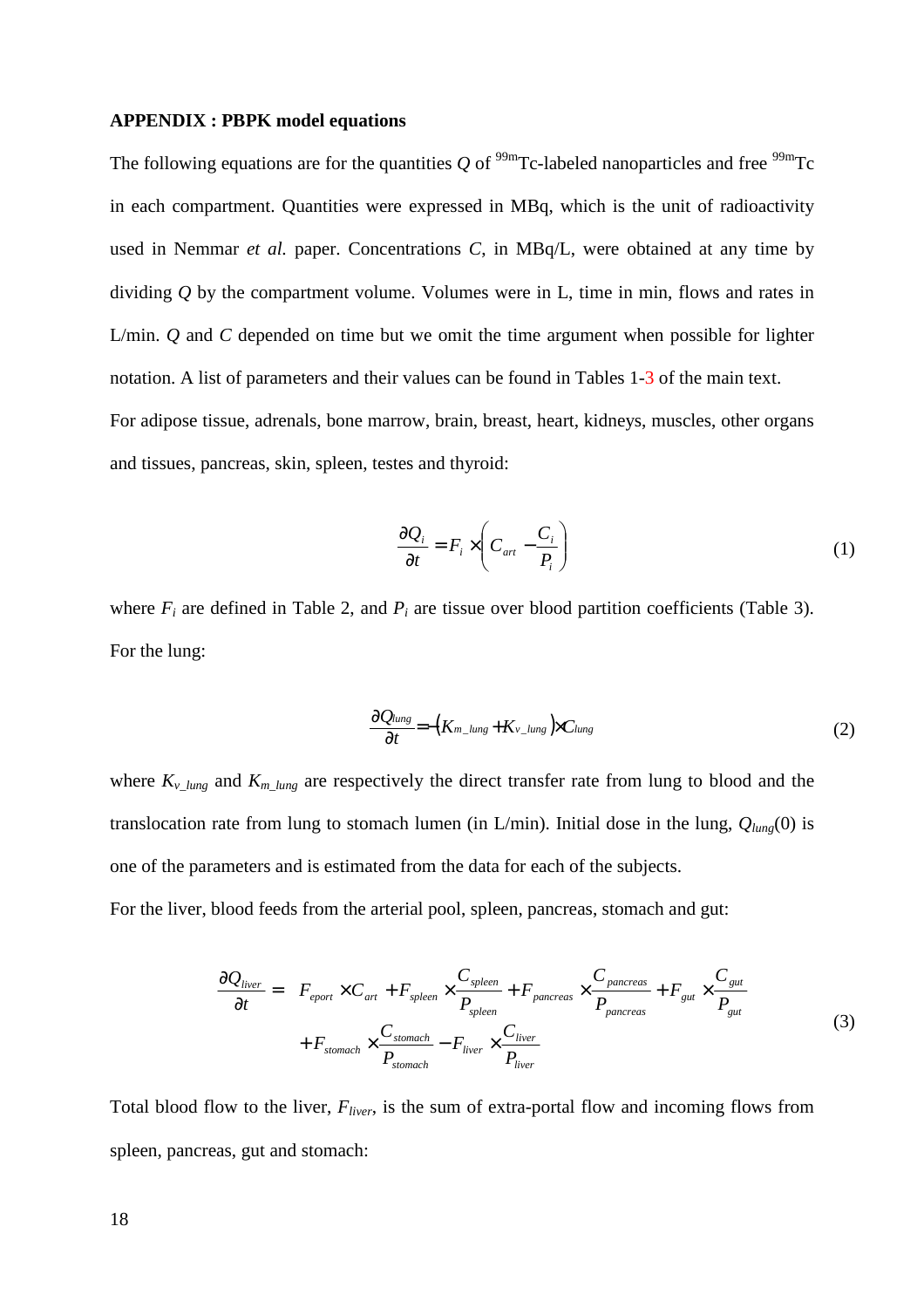$$
F_{\text{liver}} = F_{\text{eport}} + F_{\text{spleen}} + F_{\text{pancreas}} + F_{\text{gut}} + F_{\text{stomach}} \tag{4}
$$

For urine:

$$
\frac{\partial Q_{\text{urine}}}{\partial t} = K_{e\_\text{real}} \times C_{\text{ven}} \tag{5}
$$

where *Ke\_renal* is the urinary clearance rate (in L/min). For arterial blood:

$$
\frac{\partial Q_{art}}{\partial t} = F_{total} \times C_{ven} + K_{v_{-lung}} \times C_{lung} - F_{total} \times C_{art}
$$
(6)

For venous blood:

$$
\frac{\partial Q_{ven}}{\partial t} = \sum_{i} \left[ F_i \times \frac{C_i}{P_i} \right] - F_{total} \times C_{ven} - K_{e\_real} \times C_{ven}
$$
(7)

where *i* designate the following organs or tissues: adipose tissue, adrenals, bone marrow, brain, breast, heart, kidneys, liver, muscles, other organs and tissues, skin, testes and thyroid The gastro-intestinal tract is described by four compartments:

$$
\frac{\partial Q_{\text{atom\_lumen}}}{\partial t} = K_{m\_lung} \times C_{lung} - F_{\text{atom\_lumen}} \times C_{\text{atom\_lumen}} \tag{8}
$$

$$
\frac{\partial Q_{\text{stomach}}}{\partial t} = F_{\text{stomach}} \times \left( C_{\text{art}} - \frac{C_{\text{stomach}}}{P_{\text{stomach}}} \right) \tag{9}
$$

$$
\frac{\partial Q_{gut\_lumen}}{\partial t} = F_{stom\_lumen} \times C_{stom\_lumen} - F_{gut\_lumen} \times C_{gut\_lumen}
$$
(10)

$$
\frac{\partial Q_{\text{gut}}}{\partial t} = F_{\text{gut}} \times \left( C_{\text{art}} - \frac{C_{\text{gut}}}{P_{\text{gut}}} \right) \tag{11}
$$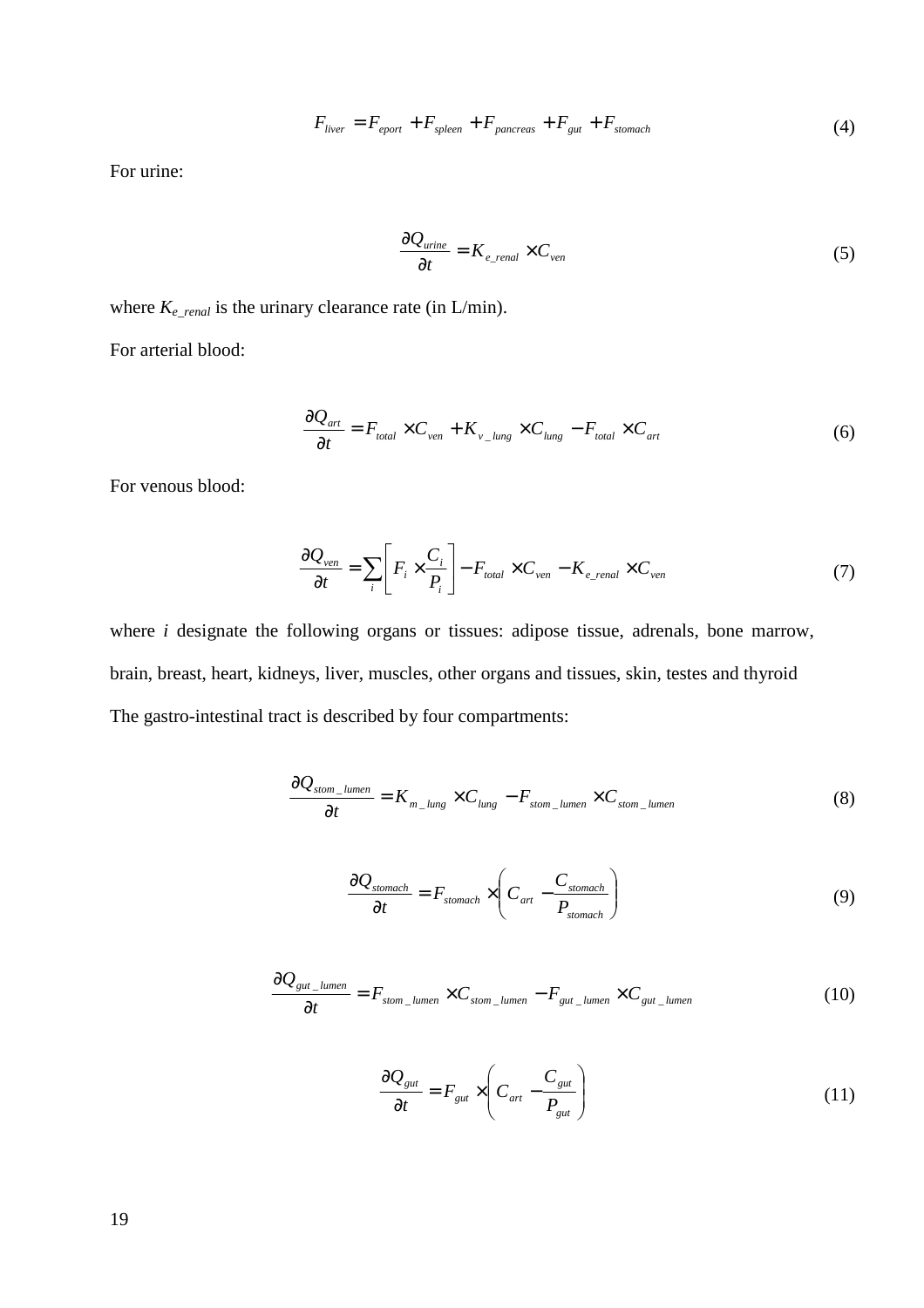where  $F_{atom\_lumen}$  is the transport rate from the stomach lumen to the gut lumen (L/min). These transport rates were assumed to negligible during the experiment.

As part of the inhaled particles have been swallowed, we introduced a parameter (*S\_f*) so that  $Q_{\text{atom-lumen}}(0) = S_f. Q_{\text{lune}}(0)$ . This parameter is estimated for all subjects.

We had first to relate the observed data (relative gamma emission intensity or radioactive decay counts) to the above quantities or concentrations. We defined regions of interest (ROIs) for various organs on a projection of a voxel-based anthropomorphic phantom (The Zubal Phantom - Voxel-Based Anthropomorphic Phantoms – [http://noodle.med.yale.edu/zubal/index.htm]). We then counted the voxels pertaining to the various tissues and empty space around the body in the volume defined by an ROI, and formed the ratios of those counts to the total number of voxel in the volume considered.

The following table gives the fractions estimated (they do not add up to 1 since minor tissues and empty space are excluded):

| <b>Tissue</b> | <b>Region Of Interest</b> |             |                    |                          |
|---------------|---------------------------|-------------|--------------------|--------------------------|
|               | "Lung"                    | "Liver"     | "Stomach<br>lumen" | "Bladder"                |
| Adipose       | 0.05                      | 0.05        | 0.09               | 0.14                     |
| Liver         |                           | 0.39        |                    |                          |
| Lung          | 0.44                      | (estimated) | (estimated)        | $\overline{\phantom{0}}$ |
| Muscle        | 0.1                       | 0.1         | 0.13               | 0.08                     |
| Skin          | 0.02                      | 0.02        | 0.02               | 0.02                     |
| Spleen        |                           |             | 0.1                |                          |
| Stomach lumen |                           |             | 0.23               |                          |
| Urine         |                           |             |                    | 0.17                     |

We account for the blood present in the organs, which contributes to the intensity of radioactivity of the studied organs. The blood volume per organ was obtained from Leggett and Williams (1995) who provide blood content in percentage of total blood volume for a reference middle-aged man. In the equations for intensity, we added the blood contribution when it could be substantial, i.e. in liver (31%), lung (140%), spleen (52%).

The intensities at time *t* in liver, stomach lumen and urine were computed similarly: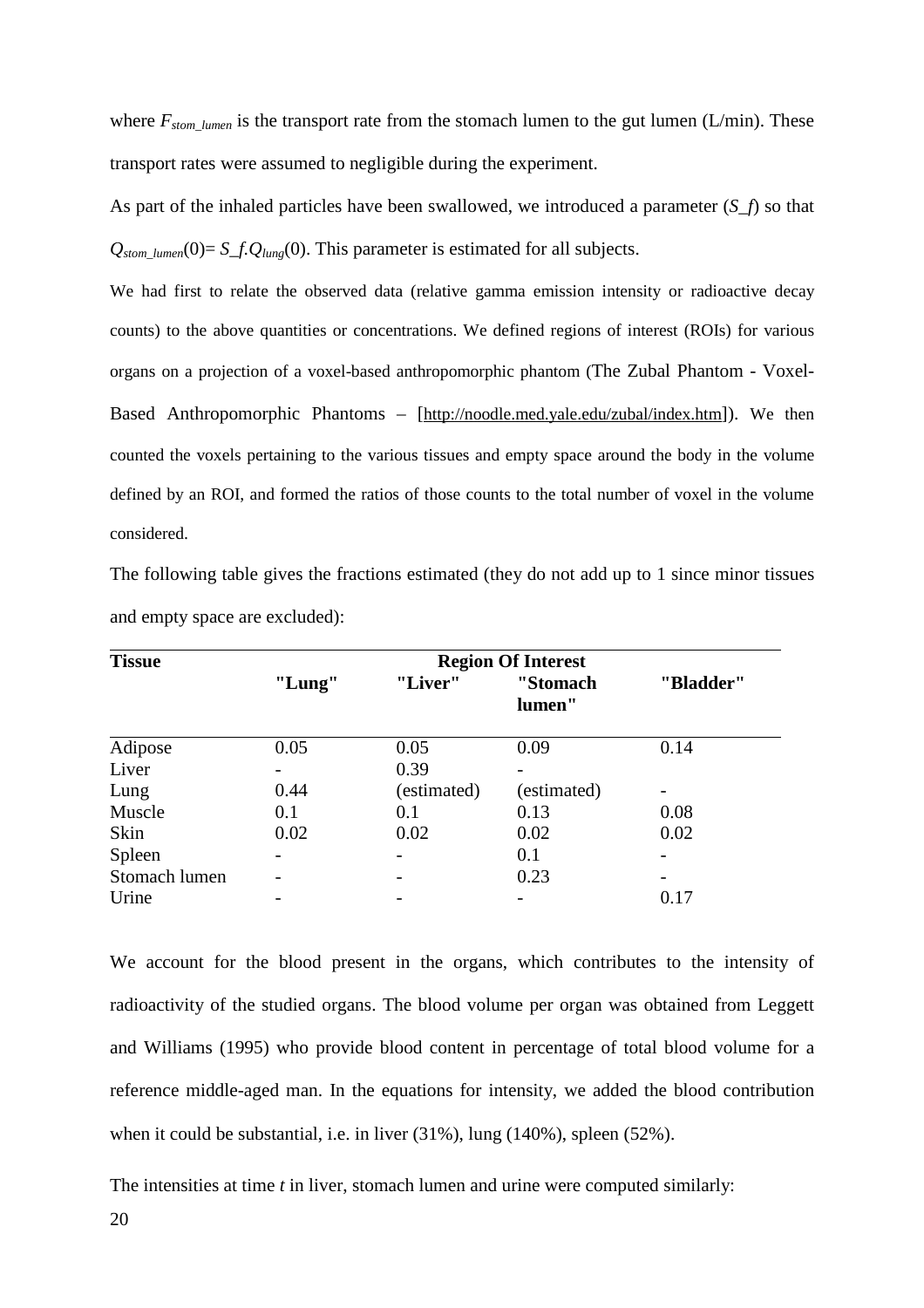$$
I_{\text{liver}}(t) = \n\begin{aligned}\nK_{\text{intensity}} \times \exp(-K_d \cdot t) \\
\left( f(\text{adipliver}) \cdot C_{\text{adip}}(t) + f(\text{liverliver}) \cdot (C_{\text{liver}}(t) + 0.31 \cdot (0.33 \cdot C_{\text{art}}(t) + 0.67 \cdot C_{\text{ven}}(t)) \right) \\
+ f(\text{lungliver}) \cdot (C_{\text{lung}}(t) + 1.4 \cdot (0.33 \cdot C_{\text{art}}(t) + 0.67 \cdot C_{\text{ven}}(t)) \\
+ f(\text{muscleliver}) \cdot C_{\text{musclel}}(t) + f(\text{skinliver}) \cdot C_{\text{skin}}(t)\n\end{aligned} \tag{12}
$$

$$
I_{\text{st}}(t) = \frac{K_{\text{intensity}} \times \exp(-K_d \cdot t)}{\times \left(f(\text{adip} \text{ st}t) \cdot C_{\text{adip}}(t) + f(\text{lung} \text{ st}t) \cdot (C_{\text{lung}}(t) + 1.4 \cdot (0.33 \cdot C_{\text{art}}(t) + 0.67 \cdot C_{\text{ven}}(t))\right)} + f(\text{musclest}t) \cdot C_{\text{muscle}}(t) + f(\text{skin} \text{ st}t) \cdot C_{\text{skin}}(t) + O(\frac{1}{2}) \cdot C_{\text{sem}}(t) + O(\frac{1}{2}) \cdot \exp(-\frac{1}{2}) \cdot \exp(-\frac{1}{2}) \cdot \exp(-\frac{1}{2}) \cdot \exp(-\frac{1}{2}) \cdot \exp(-\frac{1}{2}) \cdot \exp(-\frac{1}{2}) \cdot \exp(-\frac{1}{2}) \cdot \exp(-\frac{1}{2}) \cdot \exp(-\frac{1}{2}) \cdot \exp(-\frac{1}{2}) \cdot \exp(-\frac{1}{2}) \cdot \exp(-\frac{1}{2}) \cdot \exp(-\frac{1}{2}) \cdot \exp(-\frac{1}{2}) \cdot \exp(-\frac{1}{2}) \cdot \exp(-\frac{1}{2}) \cdot \exp(-\frac{1}{2}) \cdot \exp(-\frac{1}{2}) \cdot \exp(-\frac{1}{2}) \cdot \exp(-\frac{1}{2}) \cdot \exp(-\frac{1}{2}) \cdot \exp(-\frac{1}{2}) \cdot \exp(-\frac{1}{2}) \cdot \exp(-\frac{1}{2}) \cdot \exp(-\frac{1}{2}) \cdot \exp(-\frac{1}{2}) \cdot \exp(-\frac{1}{2}) \cdot \exp(-\frac{1}{2}) \cdot \exp(-\frac{1}{2}) \cdot \exp(-\frac{1}{2}) \cdot \exp(-\frac{1}{2}) \cdot \exp(-\frac{1}{2}) \cdot \exp(-\frac{1}{2}) \cdot \exp(-\frac{1}{2}) \cdot \exp(-\frac{1}{2}) \cdot \exp(-\frac{1}{2}) \cdot \exp(-\frac{1}{2}) \cdot \exp(-\frac{1}{2}) \cdot \exp(-\frac{1}{2}) \cdot \exp(-\frac{1}{2}) \cdot \exp(-\frac{1}{2}) \cdot \exp(-\frac{1}{2}) \cdot \exp(-\frac{1}{2}) \cdot \exp(-\frac{1}{2}) \cdot \exp(-\frac{1}{2}) \cdot \
$$

$$
I_{\text{urine}}(t) = K_{\text{intensity}} \times \exp(-K_d \cdot t) \times \left( f(\text{adip}, \text{urine}) \cdot C_{\text{adip}}(t) + f(\text{muscle}, \text{urine}) \cdot C_{\text{muscle}}(t) + f(\text{skin}, \text{urine}) \cdot C_{\text{skin}}(t) + f(\text{urine}, \text{urine}) \cdot Q_{\text{urine}}(t) / V_{\text{urine}}(t) \right)
$$
\n
$$
(14)
$$

where  $K_{intensity}$  is a proportionality constant,  $K_d$  is the decay rate constant for <sup>99m</sup>Tc (0.001922  $min^{-1}$ , ), and  $f(i,j)$  the fraction of tissue i present in a ROI labeled j.  $V_{\text{urine}}(t)$  is the volume of urine (in L) at time *t*, computed as:

$$
V_{\text{urine}}(t) = V_{\text{urine}}(0) + F_{\text{urine}} \times t \tag{15}
$$

where  $V_{\text{urine}}(0)$  is the volume of urine (in L) in the bladder at the start of exposure and  $F_{\text{urine}}$  is the urinary flow rate (L/min).

The recorded radioactivity counts in blood (in CPM/g of blood) where obtained from *Cven* (in MBq/L) by:

$$
C_{r\_ven}(t) = 60000 \times C_{ven}(t) \times \exp(-K_d \cdot t)
$$
\n(16)

#### The number 60000 comes from the conversion from MBq/L in CPM/g.

We described jointly the kinetics of small particles-bound-<sup>99m</sup>Tc and free <sup>99m</sup>Tc. We introduced the fraction of 99mTc bound, *Bound*, and the fraction of small particles, *Small*, as model parameters and defined two set of variables (the concentrations related to large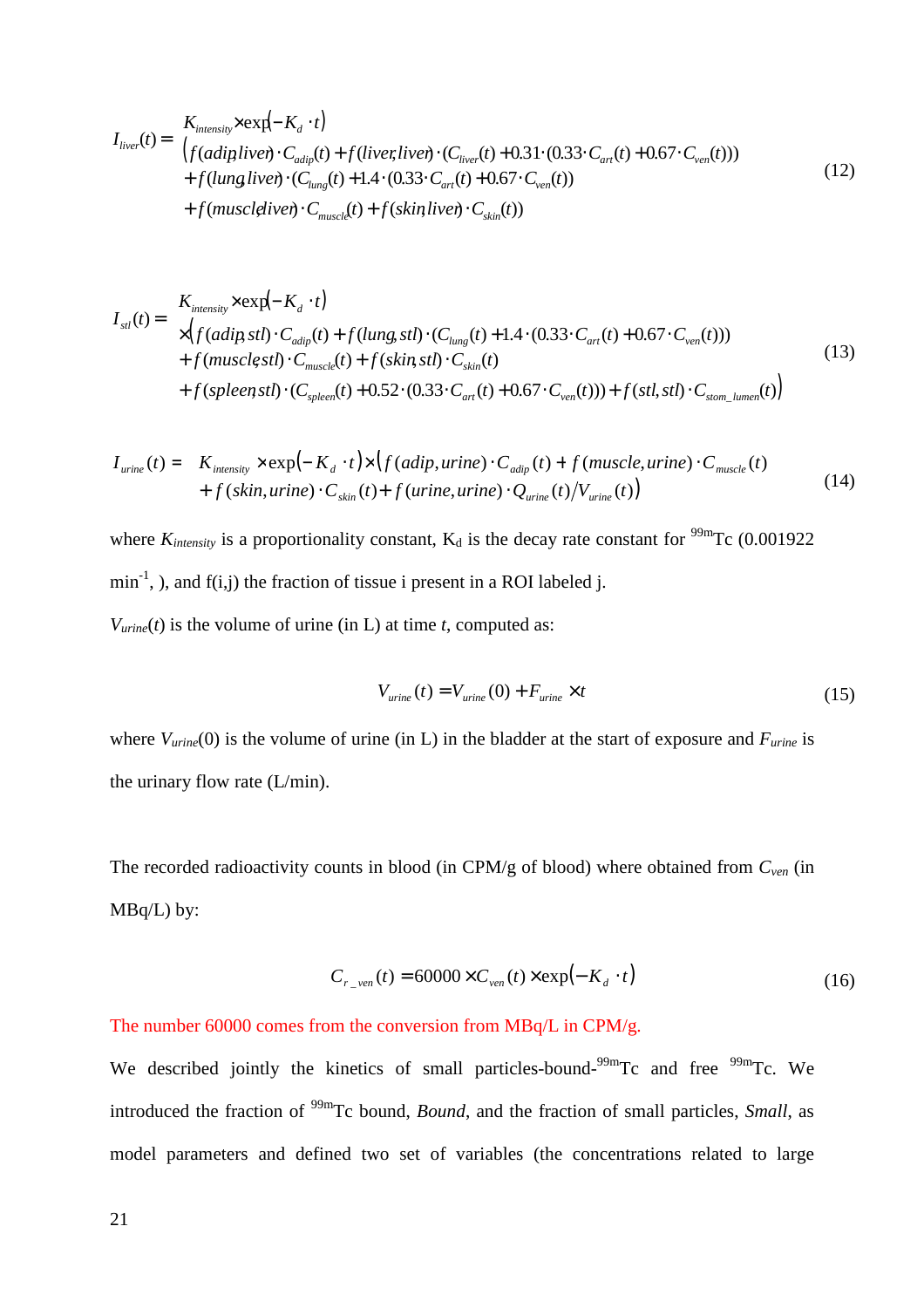particles-bound-99mTc are constant over time, so that there is no use to define a set of variables for them). Variables  $Q_{i_0}$  corresponded to <sup>99m</sup>Tc bound to small particles (*i.e.*, labeled nanoparticles) in each compartment, with  $Q_{i_l}$  corresponding to free <sup>99m</sup>Tc. Similarly, we defined concentration sets  $C_i$  <sub>0</sub> and  $C_i$  <sub>1</sub> in MBq/L.

The inhaled small particles-bound-<sup>99m</sup>Tc and unbound-<sup>99m</sup>Tc concentrations were functions of the total concentration inhaled *Cinh*:

$$
C_{\text{inh}\_0} = Bound \times Small \times C_{\text{inh}} \tag{17}
$$

$$
C_{inh\_1} = (1 - Bound) \times C_{inh} \tag{18}
$$

Equations 1 to 3, and 5 to 11 were duplicated (one set for bound  $^{99m}$ Tc, the other for free <sup>99m</sup>Tc). Output equations 12 to 14 and 16 did not change, and the concentrations  $C_{\text{adip}}$ ,  $C_{\text{lune}}$ ,  $C<sub>liver</sub>$ , *etc.* of total <sup>99m</sup>Tc which they use were at each time computed as the sum of the bound (to small and large particles) and free concentrations.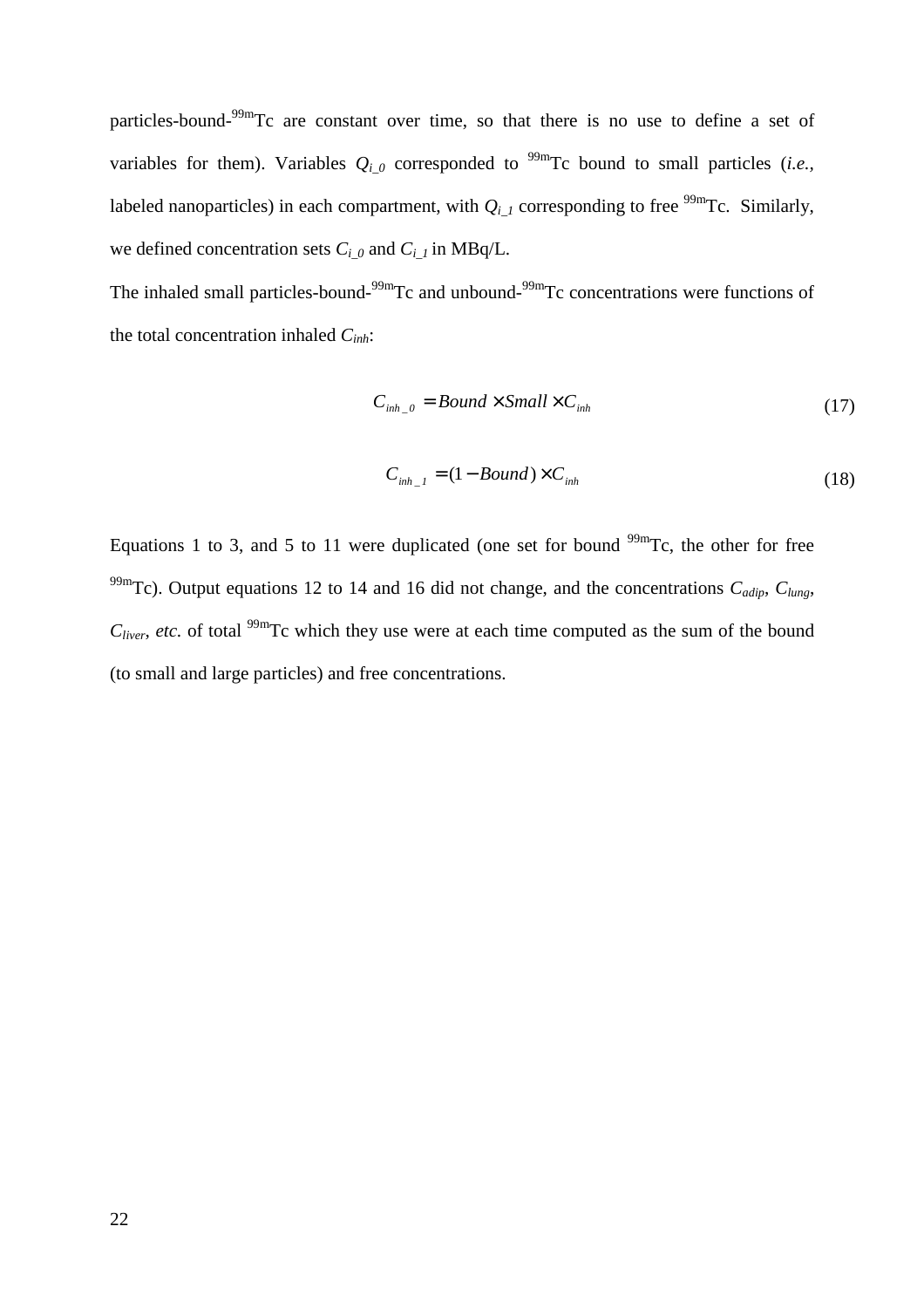Organ or tissue volumes calculated for a standard man of 1.76 m and 73 kg, using the organ weights given by the ICRP 2002 Pub 89 (Table 2.8 p.18; Table 2.9 p.19). Density for the organs is supposed equal to 1 excepted for adipose tissues (density 0.9) and bones (density 2)

| <b>Tissue or organ Symbol</b> |                            | Value (L) |
|-------------------------------|----------------------------|-----------|
| Adipose                       | $V_{\text{adip}}$          | 18.8      |
| <b>Adrenals</b>               | $V_{\text{adrenal}}$       | 0.014     |
| Arterial blood                | $V_{art}$                  | 1.40      |
| Venous blood                  | $V_{ven}$                  | 4.20      |
| Bone                          | $V_{bone}$                 | 2.75      |
| <b>Brain</b>                  | $V_{brain}$                | 1.45      |
| <b>Breast</b>                 | $V_{\text{break}}$         | 0.025     |
| Gut                           | $V_{gut}$                  | 1.02      |
| Gut lumen                     | $V_{\text{gut\_lumen}}$    | 0.65      |
| Heart                         | $V_{heart}$                | 0.33      |
| Kidney                        | $V_{kidney}$               | 0.31      |
| Liver                         | $V_{liver}$                | 1.80      |
| Lung                          | $V_{lung}$                 | 0.50      |
| Bone marrow                   | $V_{\text{marrow}}$        | 3.65      |
| <b>Muscles</b>                | $V_{muscle}$               | 29.0      |
| Others                        | $V_{other}$                | 7.06      |
| Pancreas                      | $V_{pancreas}$             | 0.14      |
| Skin                          | $V_{skin}$                 | 3.30      |
| Spleen                        | $V_{spleen}$               | 0.15      |
| Stomach                       | $V_{stomach}$              | 0.15      |
| Stomach lumen                 | $V_{\mathit{stom\_lumen}}$ | 0.25      |
| <b>Testes</b>                 | $V_{testes}$               | 0.056     |
| Thyroid                       | $V_{thyroid}$              | 0.019     |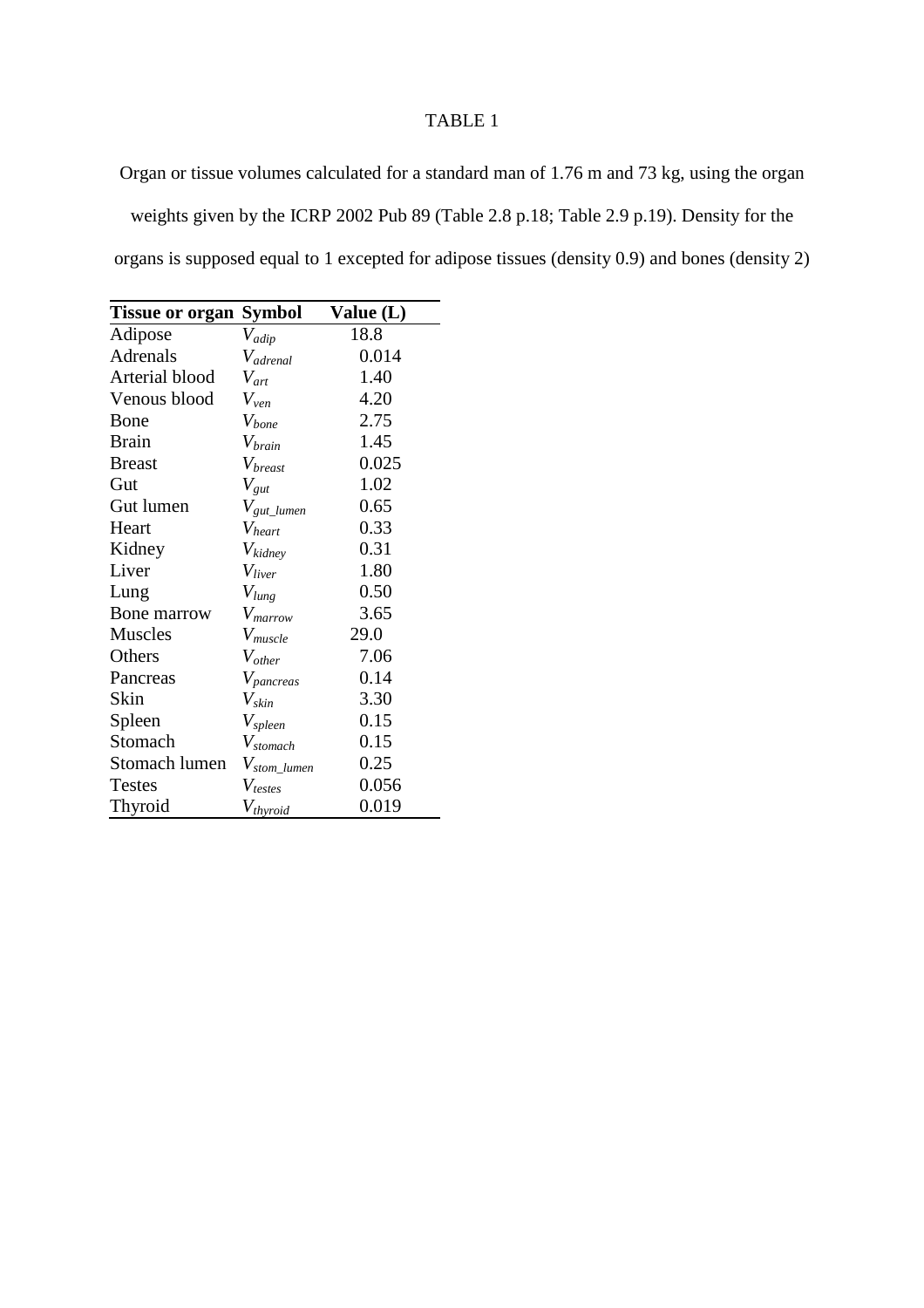Urine flow rate and blood flows for the various organs or tissues. These have been computed using cardiac output, percent blood flows per tissue mass and organ weights given in ICRP 2002 Pub 89 (Table 2.8 p18-19, Table 2.39 p28, Table 2.40 p29) or provided by William &

| <b>Tissue or organ Symbol</b> |                      | Value (L/min) |
|-------------------------------|----------------------|---------------|
| Adipose                       | $F_{\alpha dip}$     | 0.564         |
| Adrenals                      | $F_{\alpha drenal}$  | 0.02          |
| <b>Brain</b>                  | $F_{brain}$          | 0.78          |
| <b>Breast</b>                 | $F_{\text{breast}}$  | 0.00          |
| Gut                           | $F_{gut}$            | 0.98          |
| Heart                         | $F_{heart}$          | 0.35          |
| Kidney                        | $F_{kidney}$         | 1.23          |
| Liver                         | $F_{\text{eport}}$   | 0.45          |
| Lung                          | $F_{total}$          | 6.72          |
| Bone marrow                   | $F_{\text{marrow}}$  | 0.29          |
| <b>Muscles</b>                | $F_{muscle}$         | 1.11          |
| Others                        | $F_{other}$          | 0.19          |
| Pancreas                      | $F_{pancreas}$       | 0.065         |
| Skin                          | $F_{skin}$           | 0.33          |
| Spleen                        | $F_{\text{spleen}}$  | 0.19          |
| Stomach                       | $F_{\text{stomach}}$ | 0.065         |
| <b>Testes</b>                 | $F_{\textit{tests}}$ | 0.004         |
| Thyroid                       | $F_{thyroid}$        | 0.094         |
| Urine flow rate               | $F_{\text{urine}}$   | 0.001         |

Leggett (1989).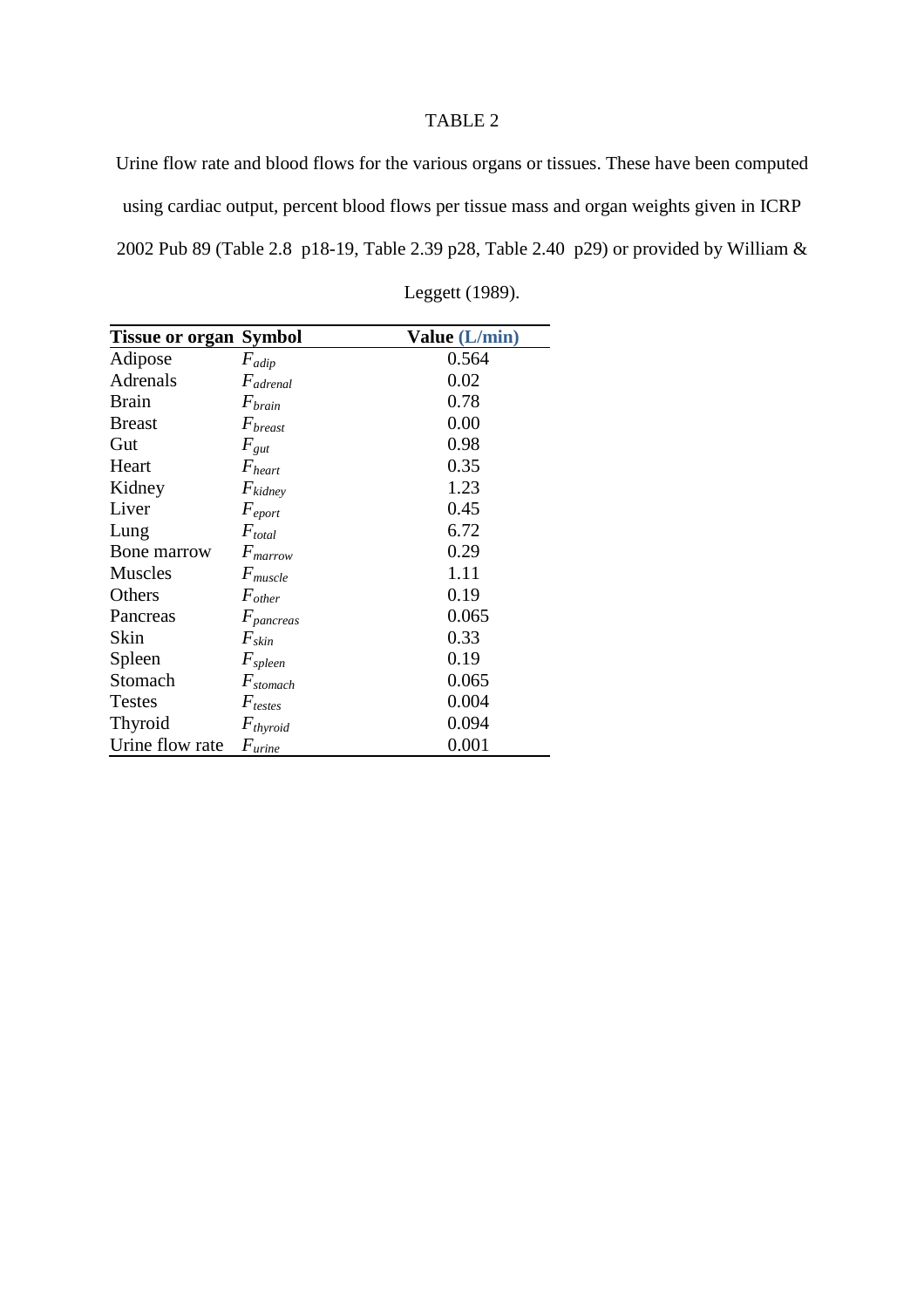MCMC-sampled physiological or experiment-specific parameters. Population distributions.

| <b>Parameter</b>                  | <b>Symbol</b>                     | <b>Distribution</b>                                        | Unit       |  |
|-----------------------------------|-----------------------------------|------------------------------------------------------------|------------|--|
| of<br>Quantity<br>inhaled         | $Q_{lung}(0)$                     | Uniform (0, 300)                                           | <b>MBq</b> |  |
| Technetium                        |                                   |                                                            |            |  |
| Fraction of the inhaled particles | $S_f$                             | Uniform $(0, 0.2)$                                         |            |  |
| immediately swallowed             |                                   |                                                            |            |  |
| Volume of urine in bladder at     | $V_{urine}(0)$                    | Uniform $(0, 0.5)^1$                                       | L          |  |
| start of exposure                 |                                   |                                                            |            |  |
| Fraction of lung in liver         |                                   | f(lung, liver) Normal $[0.02, 0.01]$ $(0, 1)$ <sup>n</sup> |            |  |
| imaging region                    |                                   |                                                            |            |  |
| Fraction of lung in stomach       |                                   | f(lung, stom) Normal $[0.02, 0.01]$ $(0, 1)$               |            |  |
| imaging region                    |                                   |                                                            |            |  |
| Fraction<br>of<br>small           | <b>Small</b>                      | Uniform $(0,1)$                                            |            |  |
| nanoparticles                     |                                   |                                                            |            |  |
| Fraction of Technetium bound      | <b>Bound</b>                      | Uniform $(0,1)$                                            |            |  |
| to nanoparticles                  |                                   |                                                            |            |  |
| Partition coefficient for free    | $P_1$                             | Uniform $(0, 20)$                                          |            |  |
| Technetium                        |                                   |                                                            |            |  |
| Partition coefficient for small   | $P_0$                             | Uniform $(0, 20)$                                          |            |  |
| particles                         |                                   |                                                            |            |  |
| Translocation rate from lung      | $Kv_L$ lung <sub>1</sub>          | 0.04                                                       | L/min      |  |
| to blood for free Technetium      |                                   |                                                            |            |  |
| Translocation rate from lung      | $Kv_{\text{-}}$ lung <sub>0</sub> | Uniform $(0, 0.1)$                                         | L/min      |  |
| to blood for small particles      |                                   |                                                            |            |  |
| Translocation rate from lung      | $Km_l$ lung                       | Uniform $(0, 0.1)$                                         | L/min      |  |
| to stomach lumen                  |                                   |                                                            |            |  |
| Technetium<br>Free<br>renal       | $Ke$ _renal <sub>1</sub>          | Uniform $(0, 1)$                                           | L/min      |  |
| elimination rate                  |                                   |                                                            |            |  |
| Small<br>particles<br>renal       | $Ke$ _renal <sub>0</sub>          | $\boldsymbol{0}$                                           | L/min      |  |
| elimination rate                  |                                   |                                                            |            |  |

references ICRP 2002 Pub 89, p.99.

i Between brackets are the boundaries of the distribution

<sup>ii</sup> Between square braces are the mean and standard deviation of the distribution.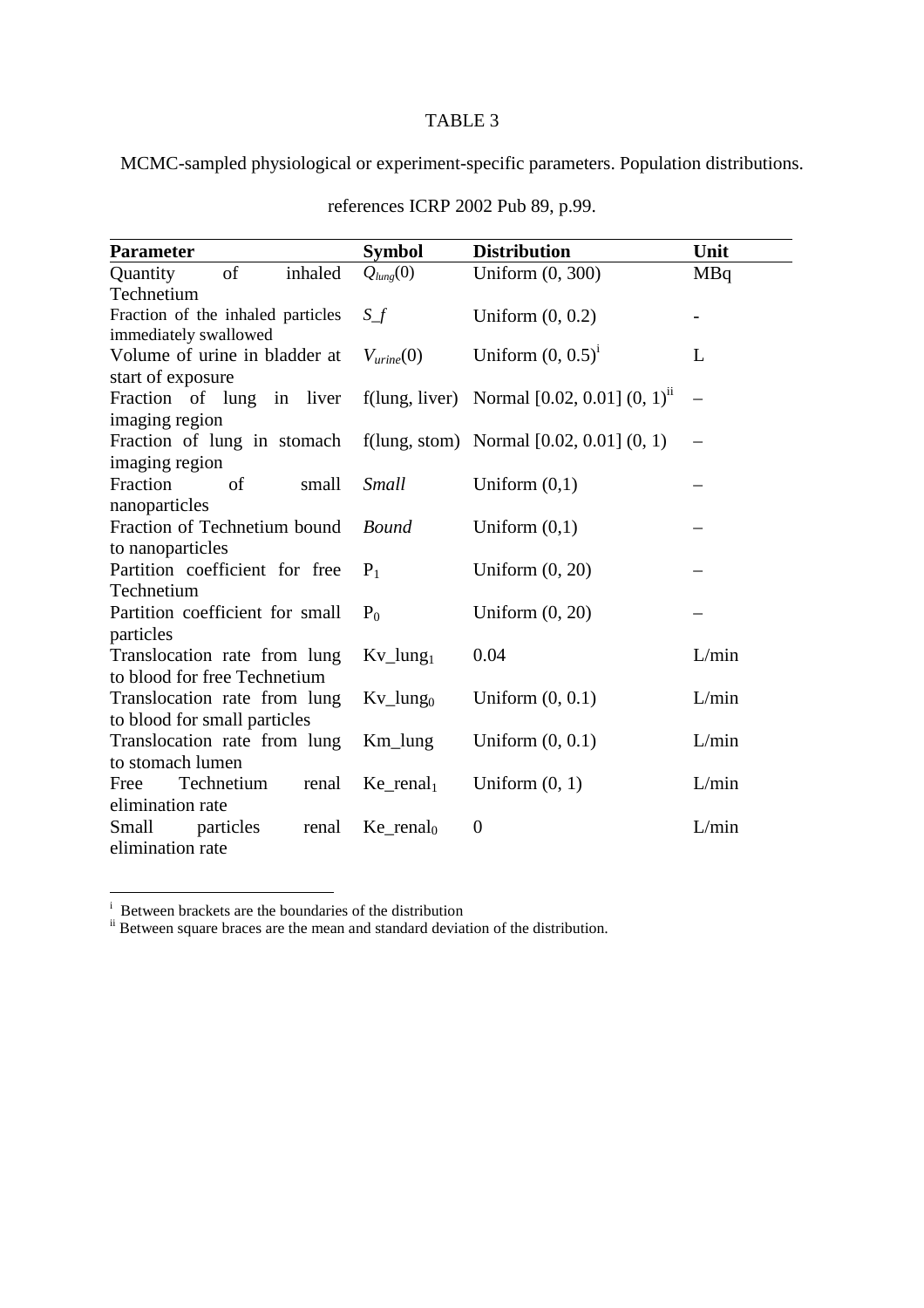# Model posterior parameter estimates.

| Parameter                        | Arithmetic mean and   |
|----------------------------------|-----------------------|
|                                  | standard deviation    |
| Small                            | $0.127 \pm 0.0113$    |
| Bound                            | $0.93 \pm 0.0158$     |
| f(lung, liver)                   | $0.0129 \pm 0.00437$  |
| f(lung, stom)                    | $0.00564 \pm 0.00327$ |
| $K_{v_{\text{llung\_0}}}(L/min)$ | $0.0165 \pm 0.000952$ |
| $P_{0}$                          | $0.445 \pm 0.0295$    |
| $V_{u\_zero}$ (L)                | $0.0196 \pm 0.00779$  |
| $K_{m\_lung}$ (L/min)            | $0.0049 \pm 0.000868$ |
| $K_{e}$ renal 1 (L/min)          | $0.798 \pm 0.134$     |
| $P_1$                            | $0.499 \pm 0.164$     |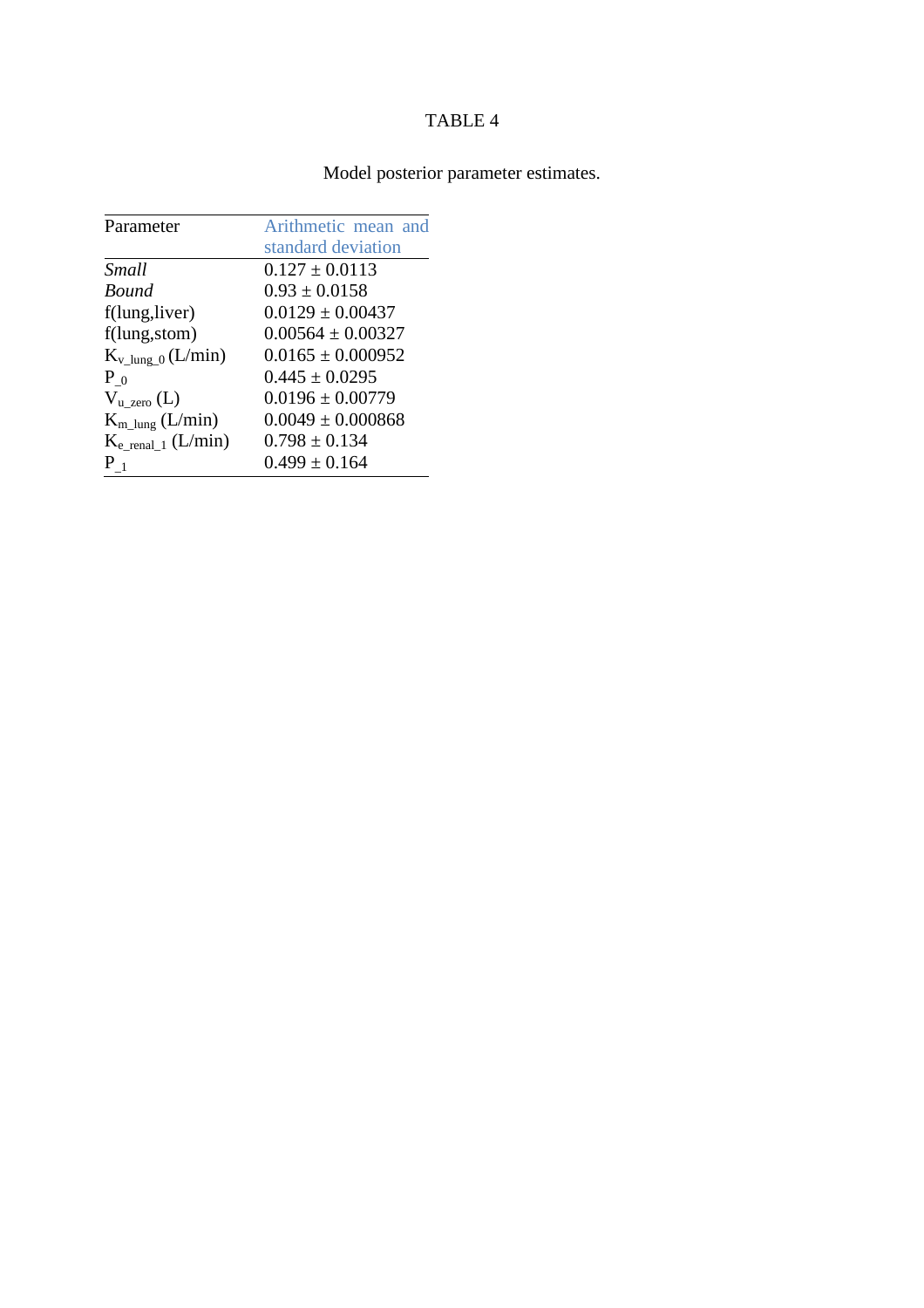| Parameter                     | Mean and standard     |
|-------------------------------|-----------------------|
|                               | deviation             |
| Small                         | $0.127 \pm 0.0113$    |
| <b>Bound</b>                  | $0.93 \pm 0.0158$     |
| f(lung, liver)                | $0.0129 \pm 0.00437$  |
| f(lung,stom)                  | $0.00564 \pm 0.00327$ |
| $K_{v \text{lung } 0}(L/min)$ | $0.0165 \pm 0.000952$ |
| $P_{0}$                       | $0.445 \pm 0.0295$    |
| $V_{u\_zero}$ (L)             | $0.0196 \pm 0.00779$  |
| $K_{m\_lung}$ (L/min)         | $0.0049 \pm 0.000868$ |
| $K_{e}$ renal 1 (L/min)       | $0.798 \pm 0.134$     |
| $P_1$                         | $0.499 \pm 0.164$     |

# Model posterior parameter estimates.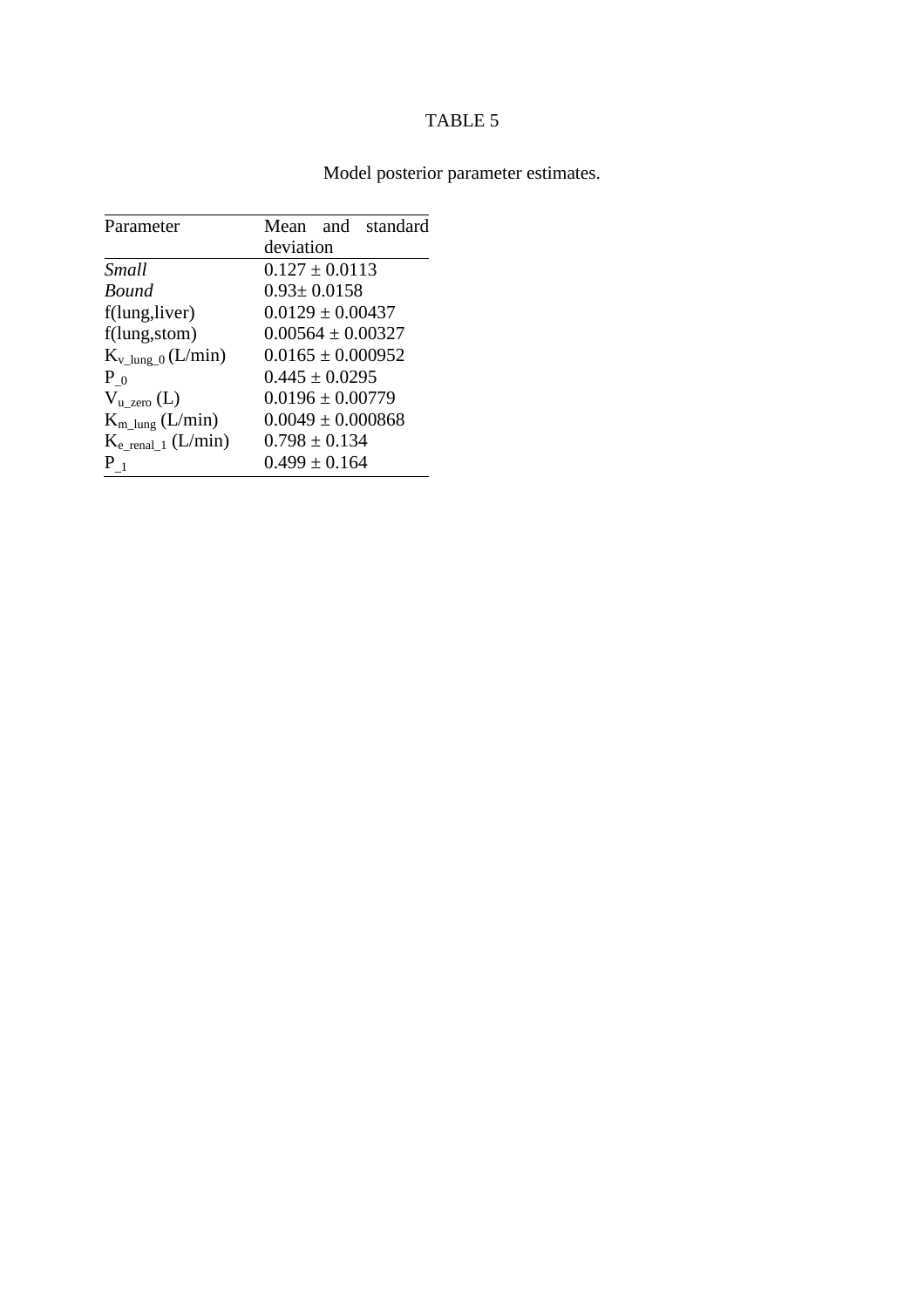FIG. 1. Schematic representation of the common basis for the physiologically based pharmacokinetic models we used for a human male. The body is subdivided into compartments describing organs or diffuse tissues. Nanoparticles or free technetium are transported or transferred through the compartments.

FIG. 2. Time course of radioactivity of stomach lumen and urine for five human subjects, based on Nemmar et al. data. We present model predicted data (lines) and actual data. Radioactivity is expressed as ratio of liver radioactivity. Black circles : Subject 1; white circles : subject 2; crosses : subject 3; plusses : subject 4; squares : subject 5.

FIG. 3. Time course of radioactivity of blood for five human subjects, based on Nemmar et al. data. We present model predicted data (lines) and actual data. Black circles : Subject 1; white circles : subject 2; crosses : subject 3; plusses : subject 4; squares : subject 5.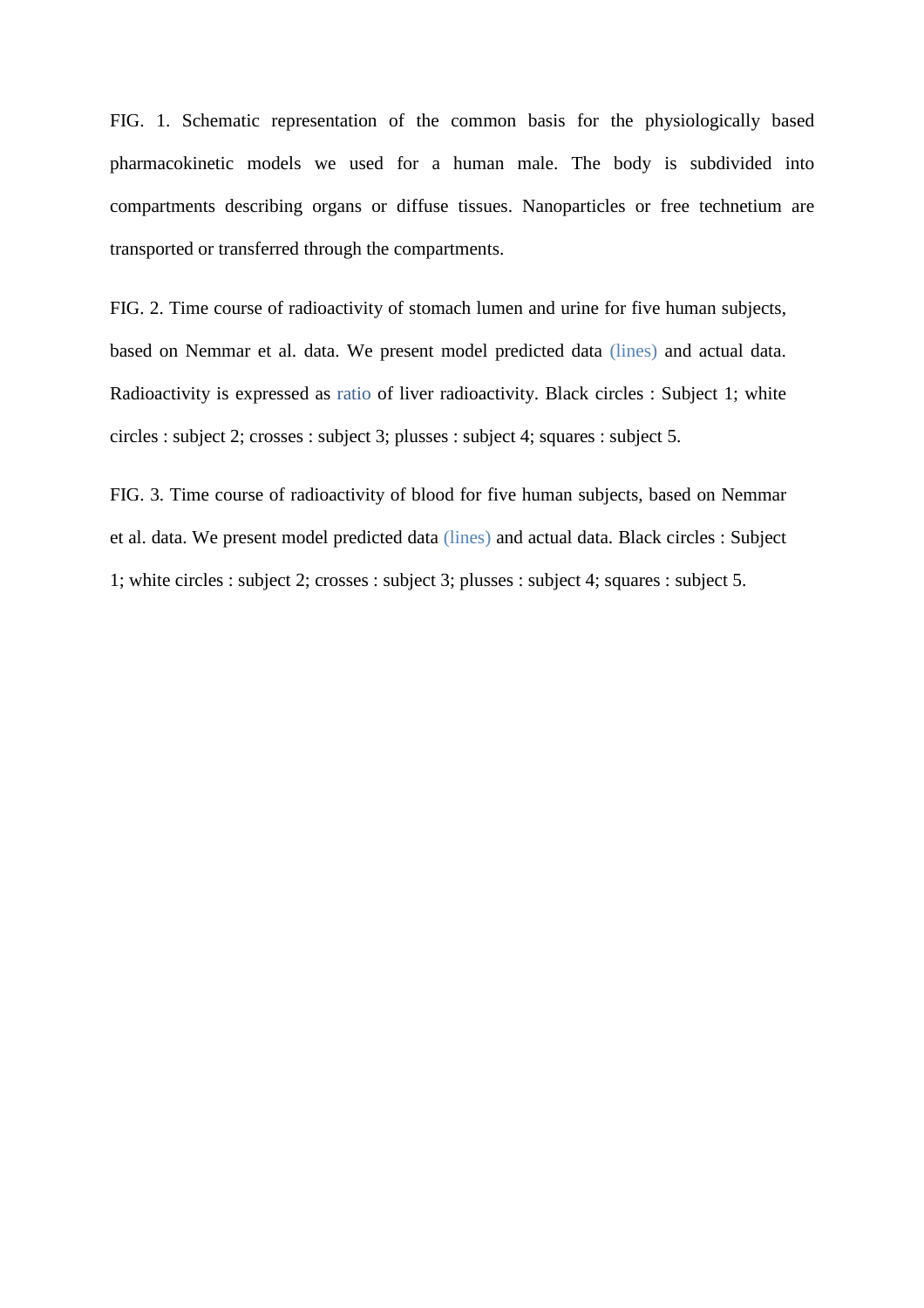

Figure 1.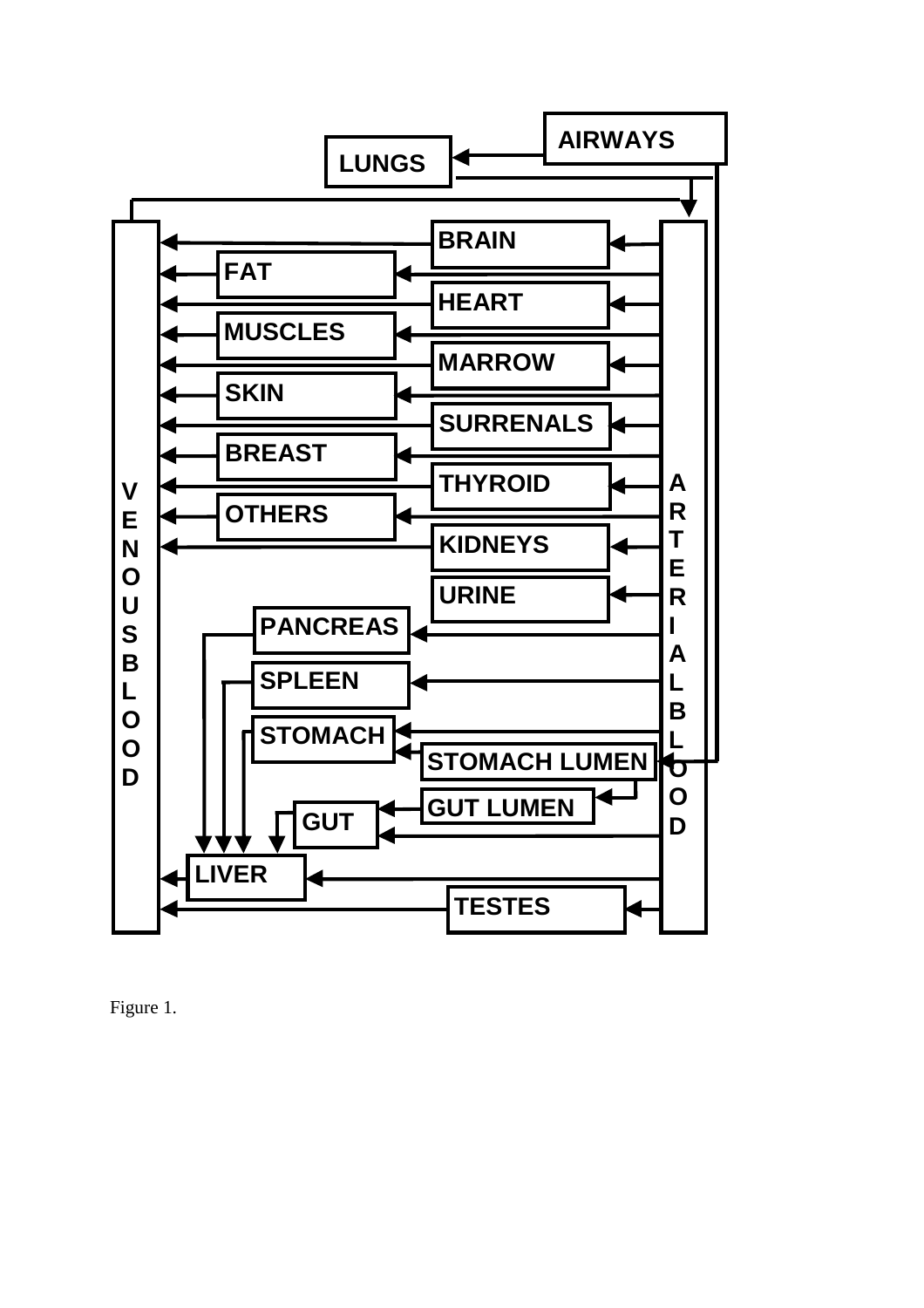

Figure 2.